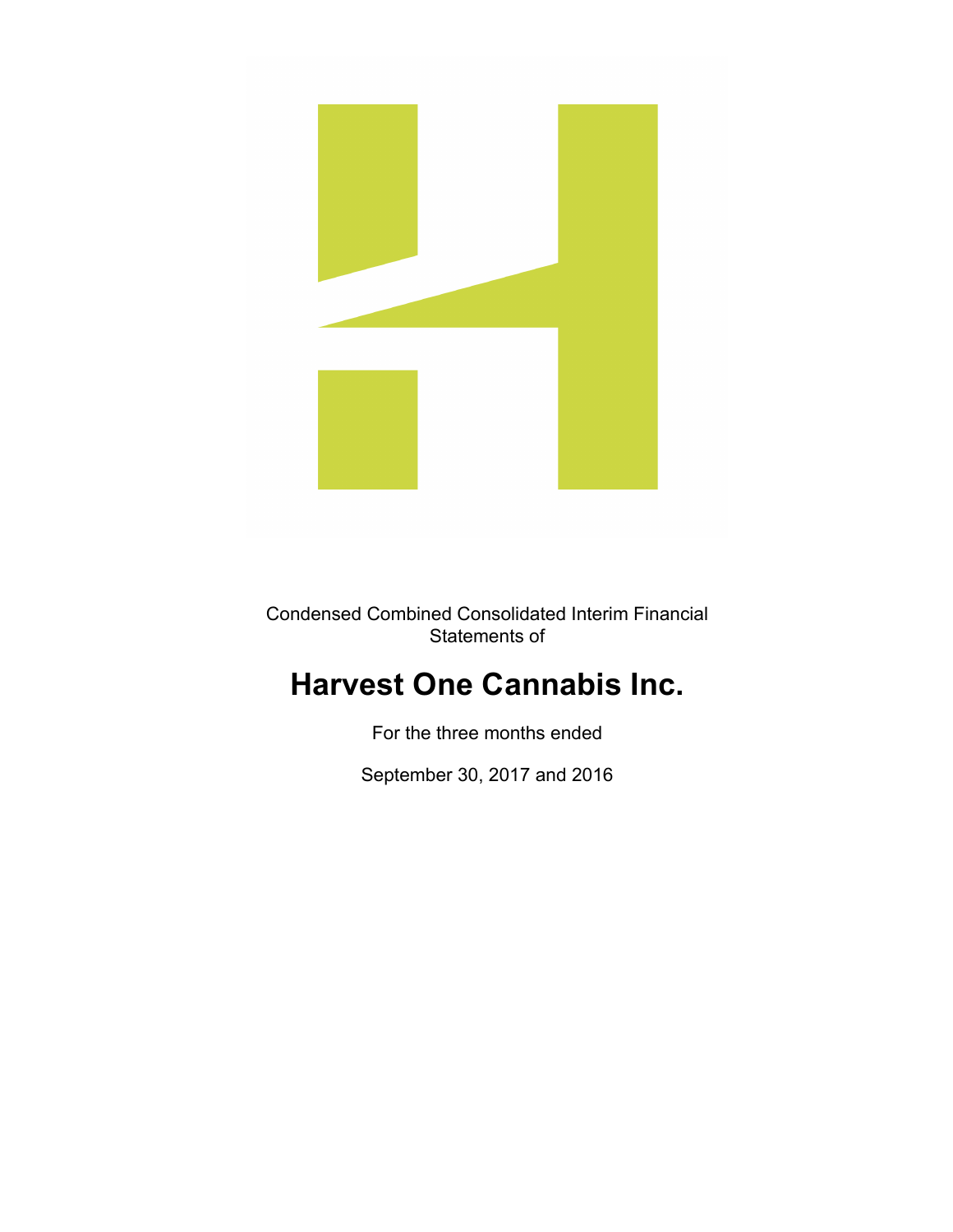### **Table of contents**

| Condensed combined consolidated interim statements of financial position 3         |
|------------------------------------------------------------------------------------|
| Condensed combined consolidated interim statements of loss and other comprehensive |
| Condensed combined consolidated interim statements of changes in equity5           |
| Condensed combined consolidated interim statements of cash flows  6                |
| Notes to the condensed combined consolidated interim financial statements7-28      |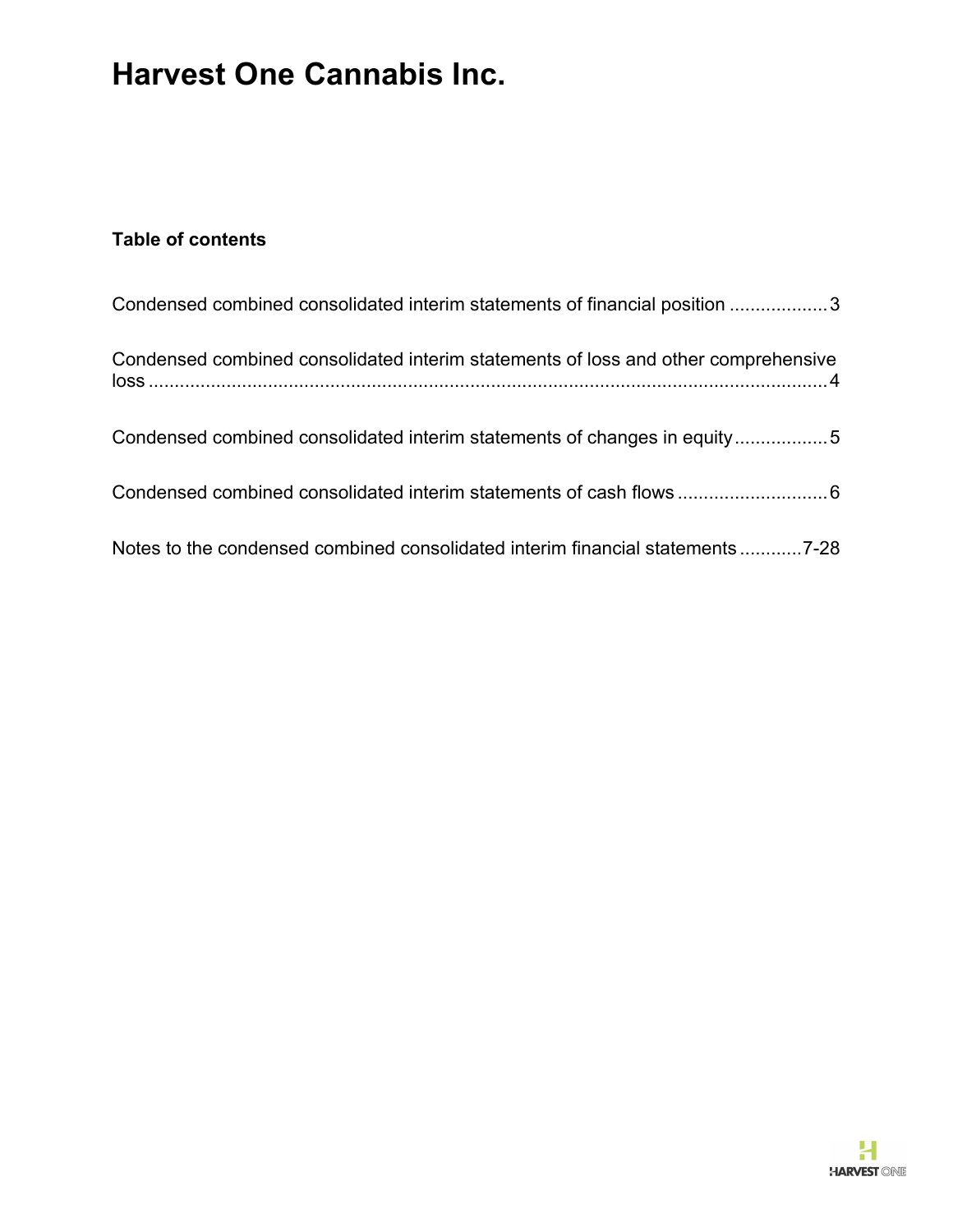Condensed combined consolidated interim statements of financial position (Expressed in Canadian dollars)

(Unaudited)

|                                                   | September 30<br>2017 | June 30<br>2017 |
|---------------------------------------------------|----------------------|-----------------|
|                                                   | \$                   | \$              |
| <b>Assets</b>                                     |                      |                 |
| <b>Current assets</b>                             |                      |                 |
| Cash and cash equivalents                         | 12,162,866           | 14,246,320      |
| Accounts receivable (note 5)                      | 360,722              | 180,041         |
| Prepaid expenses and deposits                     | 168,856              | 115,876         |
| Biological assets (note 6)                        | 214,550              | 110,489         |
| Inventories (note 7)                              | 1,472,783            | 1,213,684       |
|                                                   | 14,379,777           | 15,866,410      |
| Non-current asset                                 |                      |                 |
| Property, plant and equipment (note 8)            | 8,396,966            | 8,225,514       |
| Intangibles                                       | 36,950               | 31,165          |
|                                                   | 8,433,916            | 8,256,679       |
|                                                   | 22,813,693           | 24,123,089      |
| <b>Liabilities</b>                                |                      |                 |
| <b>Current liabilities</b>                        |                      |                 |
| Accounts payable and accrued liabilities (note 9) | 635,632              | 766,948         |
| Due to related party (note 10)                    | 228,498              | 234,390         |
|                                                   | 864,130              | 1,001,338       |
| <b>Equity</b>                                     |                      |                 |
| Share capital                                     | 33,843,668           | 33,843,668      |
| Other reserves (note 12)                          | 4,116,761            | 3,397,775       |
| Accumulated other comprehensive (loss) income     | (92,009)             | (89,019)        |
| Accumulated deficit                               | (15,918,857)         | (14,030,673)    |
|                                                   | 21,949,563           | 23, 121, 751    |
|                                                   | 22,813,693           | 24,123,089      |

Nature of operations and going concern (note 1) Commitments (note 15) Subsequent events (note 18)

 *"Jason Bednar" "Andreas Gedeon"*  Jason Bednar, Director Andreas Gedeon, Director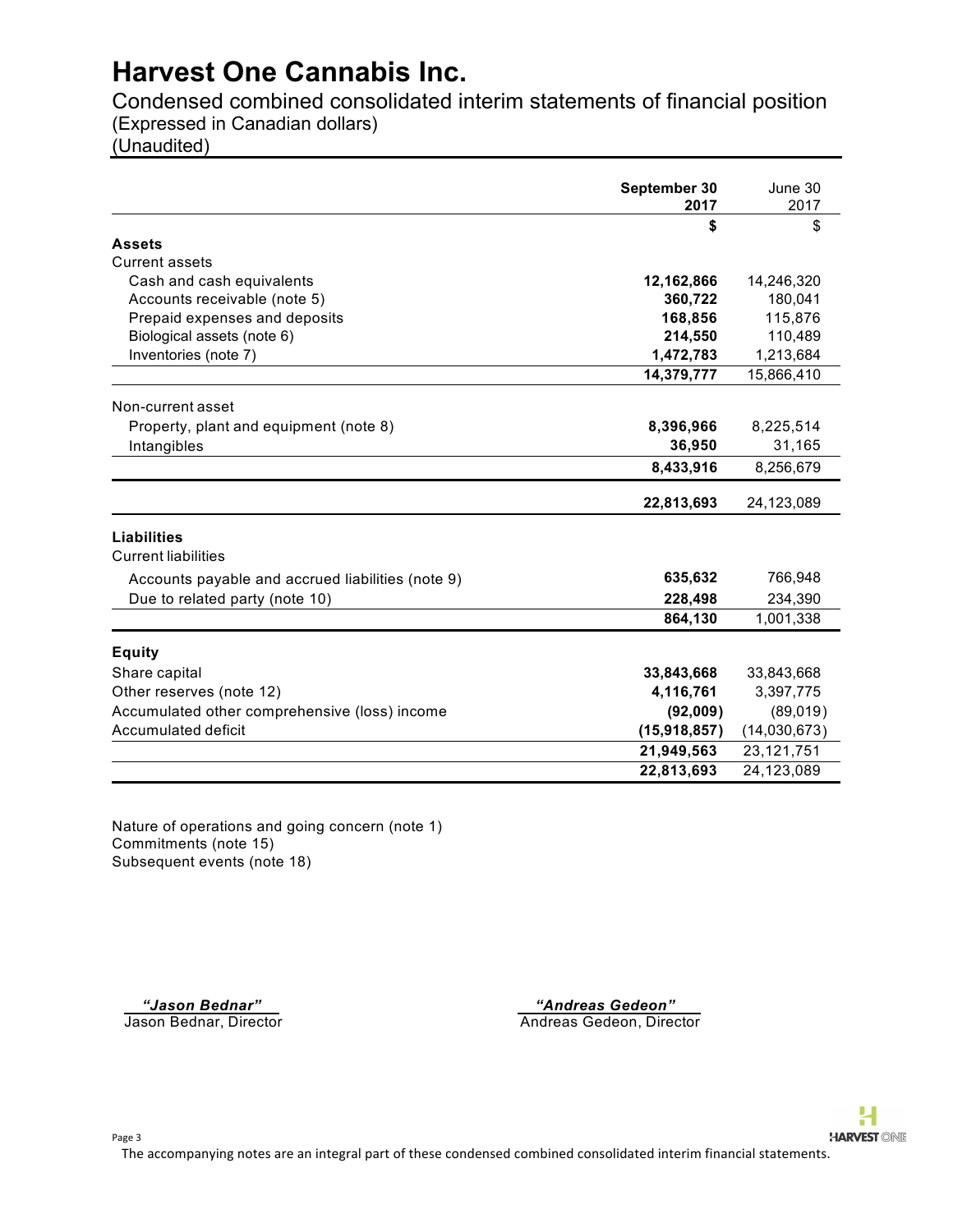Condensed combined consolidated interim statements of loss and comprehensive loss (Expressed in Canadian dollars) (Unaudited)

|                                                                        | For the three months ended |              |
|------------------------------------------------------------------------|----------------------------|--------------|
|                                                                        |                            | September 30 |
|                                                                        | 2017                       | 2016         |
|                                                                        | \$                         | \$           |
| Revenue (note 14)                                                      | 174,544                    |              |
| Unrealized gain on changes in fair value of biological assets (note 7) | 357,412                    |              |
| Inventory expensed to cost of sales                                    | (152, 316)                 |              |
| Cost of goods sold, net of unrealized gain on changes in fair value of |                            |              |
| biological assets                                                      | 205,096                    |              |
| Gross profit                                                           | 379,640                    |              |
| Operating expenses                                                     |                            |              |
| Depreciation and amortization (note 8)                                 | 250,286                    | 15,598       |
| General and administration                                             | 252,124                    | 132,372      |
| Insurance                                                              | 26,364                     | 8,280        |
| Marketing and investor relations                                       | 112,711                    | 56,773       |
| Professional and consulting services                                   | 113,593                    | 38,521       |
| Rent                                                                   | 45,815                     | 36,790       |
| Salaries, bonus and benefits                                           | 567,521                    | 191,947      |
| Share-based payments (note 12)                                         | 718,986                    | 124,734      |
| Regulatory                                                             | 44,517                     | 56,480       |
| Travel                                                                 | 59,633                     | 1,472        |
|                                                                        | 2,191,550                  | 662,967      |
| Loss from operations                                                   | (1,811,910)                | (662, 967)   |
| Finance costs                                                          | (2,074)                    | (26, 792)    |
| Foreign exchange loss                                                  | (74, 333)                  | (83,090)     |
| Interest income                                                        | 133                        | 2,036        |
| <b>Net loss</b>                                                        | (1,888,184)                | (770, 813)   |
| Foreign currency translation                                           | (2,990)                    | (18, 592)    |
| <b>Comprehensive loss</b>                                              | (1,891,174)                | (789, 405)   |
| Net loss per share - basic and diluted                                 | (0.02)                     | (0.02)       |
| Weighted average number of outstanding common shares                   | 89,177,458                 | 51,000,000   |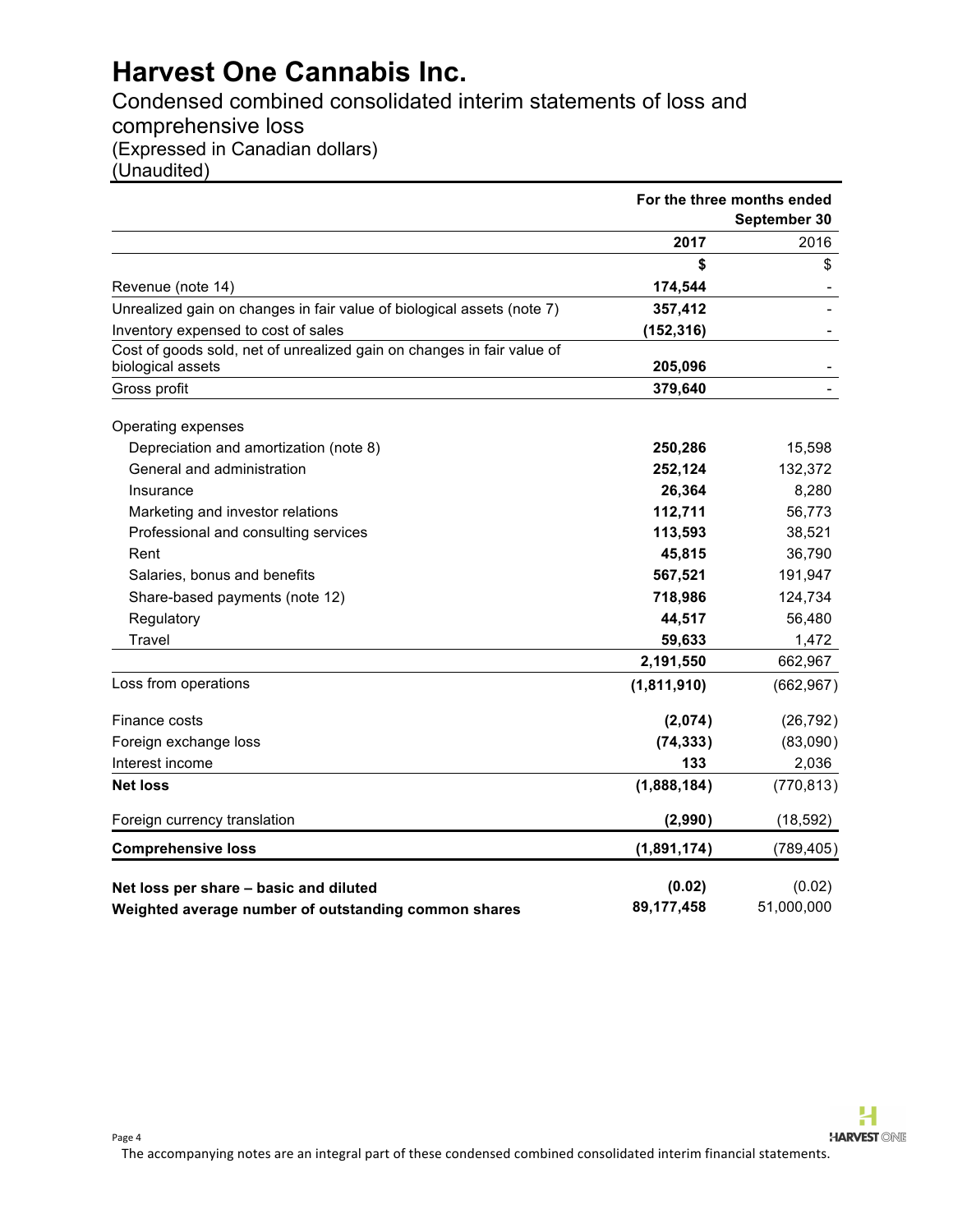Condensed combined consolidated interim statements of changes in equity (Expressed in Canadian dollars) (Unaudited)

|                                |                          |                          |                   | Accumulated other       |                          |             |
|--------------------------------|--------------------------|--------------------------|-------------------|-------------------------|--------------------------|-------------|
|                                | Number of<br>shares      | Share<br>capital         | Other<br>reserves | comprehensive<br>income | Accumulated<br>losses    | Total       |
|                                | #                        | \$                       | \$                | S                       | \$                       | \$          |
| Balance, July 1, 2016          | 51,000,000               | 4,859,005                | 197,143           | 9,990                   | (6, 161, 837)            | (1,095,699) |
| Share-based payments           | $\blacksquare$           | $\sim$                   | 124,734           |                         | $\overline{\phantom{a}}$ | 124,734     |
| Foreign currency translation   | $\overline{\phantom{0}}$ |                          | $\blacksquare$    | (18, 592)               | $\overline{\phantom{a}}$ | (18, 592)   |
| Loss for the period            |                          |                          |                   | $\blacksquare$          | (770,813)                | (770, 813)  |
| Balance, September 30, 2016    | 51,000,000               | 4,859,005                | 321,877           | (8,602)                 | (6,932,650)              | (1,760,370) |
| Balance, July 1, 2017          | 89,177,458               | 33,843,668               | 3,397,775         | (89, 019)               | (14,030,673)             | 23,121,751  |
| Share-based payments (note 12) |                          | $\overline{\phantom{a}}$ | 718,986           |                         |                          | 718,986     |
| Foreign currency translation   | $\blacksquare$           |                          |                   | (2,990)                 | $\overline{\phantom{a}}$ | (2,990)     |
| Loss for the period            |                          |                          |                   | $\blacksquare$          | (1,888,184)              | (1,888,184) |
| Balance, September 30, 2017    | 89,177,458               | 33,843,668               | 4,116,761         | (92,009)                | (15,918,857)             | 21,949,563  |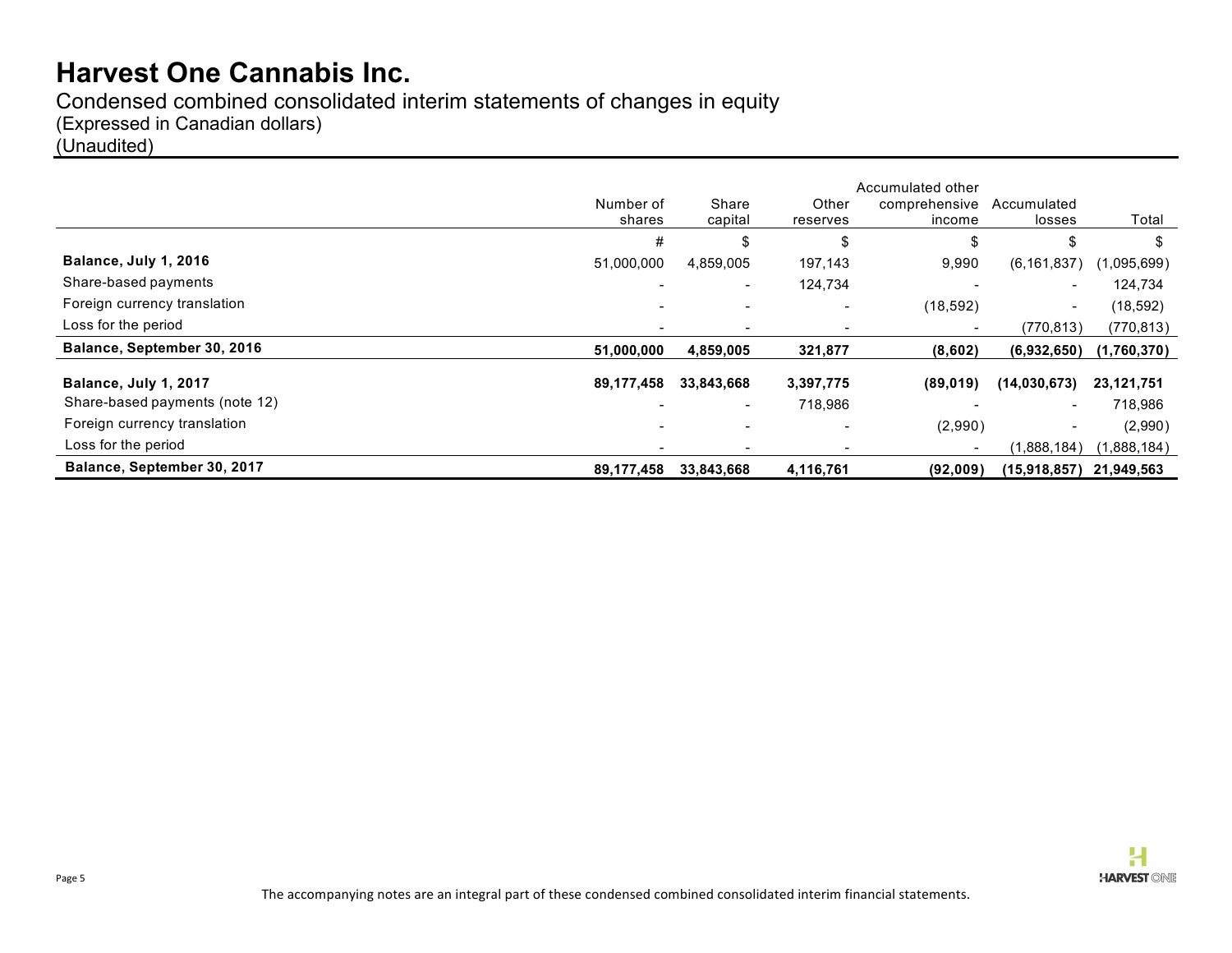Condensed combined consolidated interim statements of cash flows (Expressed in Canadian dollars)

(Unaudited)

|                                                              | Three months ended   |                      |
|--------------------------------------------------------------|----------------------|----------------------|
|                                                              | September 30<br>2017 | September 30<br>2016 |
|                                                              | \$                   | \$                   |
| <b>Operating activities</b>                                  |                      |                      |
| Loss for the period                                          | (1,888,184)          | (770, 813)           |
| Adjustments to reconcile non-cash items                      |                      |                      |
| Depreciation                                                 | 250,286              | 15,598               |
| Share-based payments (Note 12)                               | 718,986              | 124,734              |
| Interest expense                                             |                      | 5,133                |
| Unrealized gain on change in fair value of biological assets | (357, 412)           |                      |
| Foreign exchange                                             | (2,990)              |                      |
| Changes in non-cash working capital                          |                      |                      |
| Accounts receivable                                          | (180, 681)           |                      |
| Inventories                                                  | (5,748)              | (35, 155)            |
| Prepaid expenses and deposit                                 | (52,980)             | (10, 150)            |
| Accounts payable and accrued liabilities                     | (131, 316)           | 235,742              |
|                                                              | (1,650,039)          | (434, 911)           |
| <b>Investing activity</b>                                    |                      |                      |
| Acquisition of property, plant and equipment                 | (418, 698)           | (61, 473)            |
| Acquisition of intangibles                                   | (8,825)              |                      |
| Repayment of loan to director                                |                      | 2,005                |
|                                                              | (427, 523)           | (59, 468)            |
| <b>Financing activities</b>                                  |                      |                      |
| Repayment of borrowings                                      |                      | (21, 745)            |
| Advances from related party                                  |                      | 74,440               |
| Repayment to related party                                   | (5,892)              |                      |
|                                                              | (5,892)              | 52,695               |
| Change in cash and cash equivalents during the period        | (2,083,454)          | (441, 684)           |
| Cash and cash equivalents, beginning of the period           | 14,246,320           | 880,337              |
| Cash and cash equivalents, end of the period                 | 12,162,866           | 438,653              |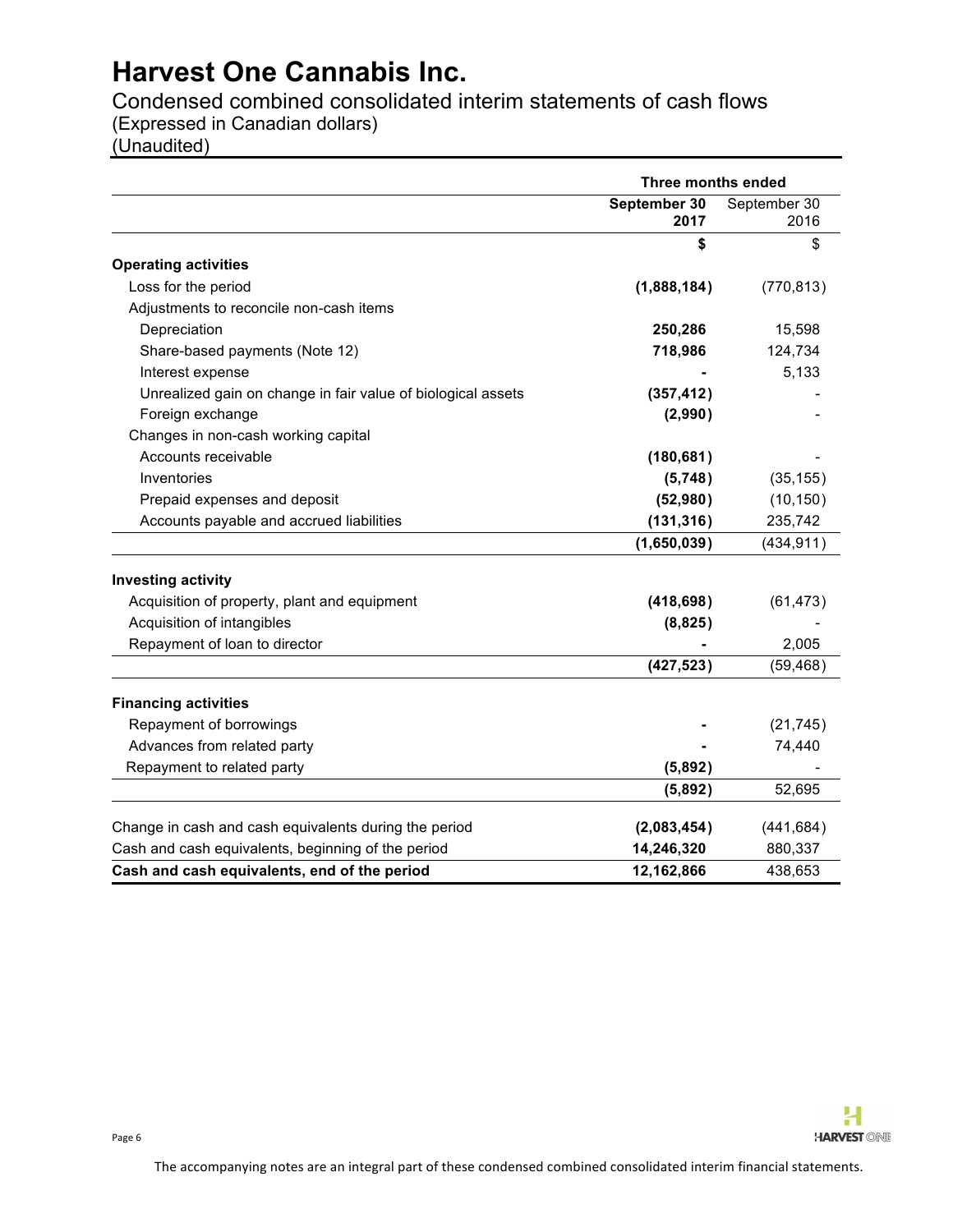Notes to the condensed combined consolidated interim financial statements

For the three months ended September 30, 2017 and 2016

#### (Expressed in Canadian dollars) (Unaudited)

#### **1. Nature of operations and going concern**

Harvest One Cannabis Inc. ("Harvest" or the "Company") was originally incorporated as Harvest One Capital Inc. on August 28, 2008 under the *British Columbia Company Act* and continues under the *Business Corporations Act of British Columbia*. The Company was classified as a Capital Pool Company ("CPC") as defined in the TSX Venture Exchange (the "TSX-V") Policy 2.4. Harvest is a publicly traded corporation, with its head office located at 2650 – 1066 West Hastings Street, Vancouver, BC, V7H 2J7. The Company's common shares are listed on TSX-V under the trading symbol "HVST", with MMJ PhytoTech Limited ("MMJ") controlling 60% of the outstanding common shares.

On April 26, 2017, the Company acquired 100% of the issued and outstanding shares of United Greeneries Holdings Ltd. ("United Greeneries") and Satipharm AG ("Satipharm") (the "Acquisition"). In connection with the Acquisition, the Company completed a \$25 million private placement and, immediately prior to the closing of the Acquisition, the Company completed a share consolidation on the basis of 1.79 pre-consolidation common shares to one post-consolidation common share. The Acquisition constituted the Company's "Qualifying Transaction" within the meaning of TSX-V policies (Note 2).

United Greeneries is a Canadian Access to Cannabis for Medical Purposes Regulations ("ACMPR") Licensed Producer of medical cannabis and was formed on July 31, 2015 by way of an amalgamation pursuant to the British Columbia *Business Corporations Act* between MMJ Bioscience Inc. ("Bioscience"), the predecessor to United Greeneries, and 1032831 BC Ltd., a wholly-owned subsidiary of PhytoTech Medical (UK) PTY Ltd. ("Phyto UK"). United Greeneries continued to operate under the name MMJ Bioscience Inc. until August 17, 2016 when it changed its name to United Greeneries Holdings Ltd.

Satipharm is a European pharmaceutical and nutraceutical company, specialized in the development, manufacturing and production of cannabis-based health and dietary products with a focus on legally accessible Cannabidiol ("CBD"). Satipharm was incorporated on August 11, 2015, under the *Swiss Code of Obligations* (Switzerland).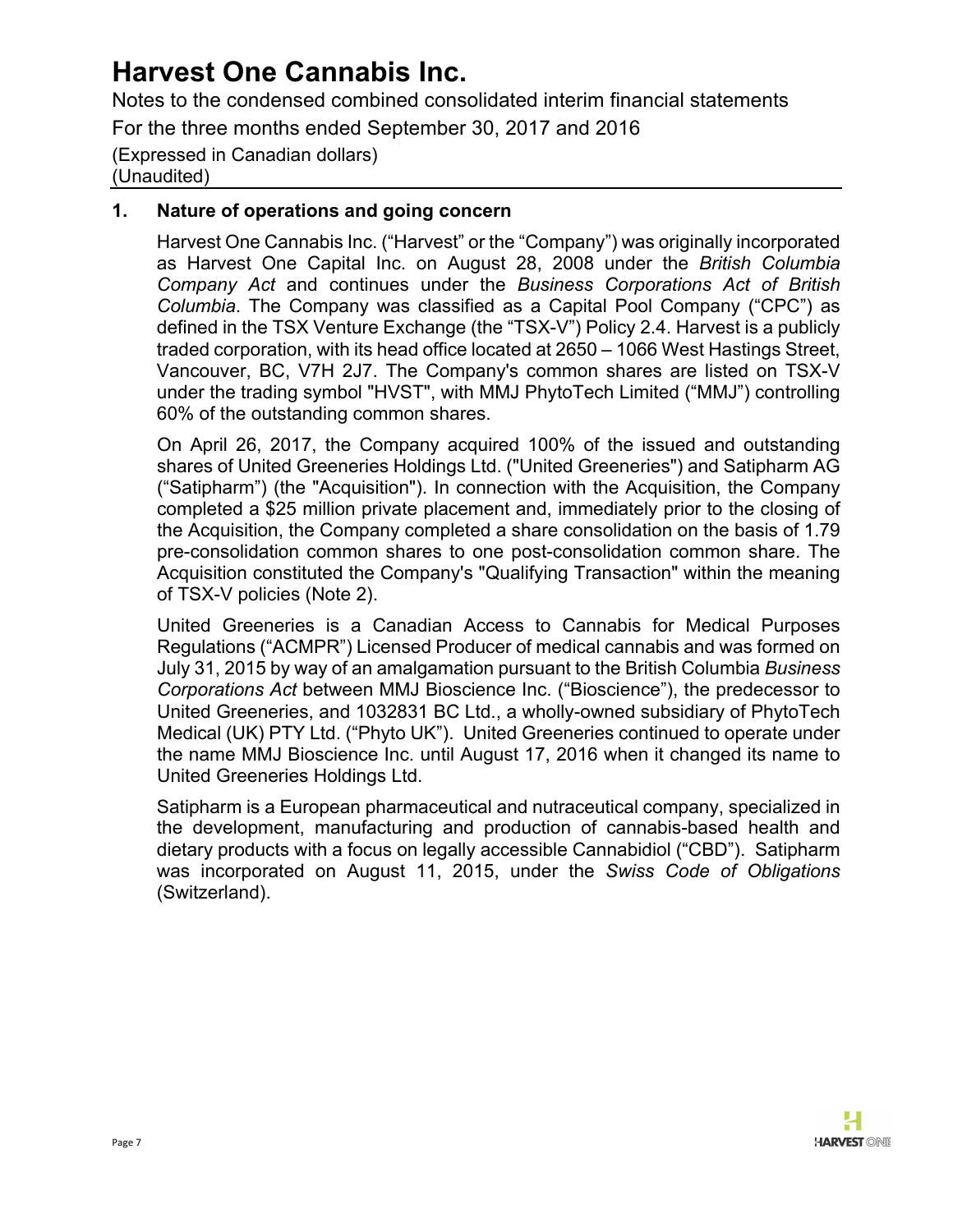Notes to the condensed combined consolidated interim financial statements

For the three months ended September 30, 2017 and 2016

(Expressed in Canadian dollars) (Unaudited)

> These condensed combined consolidated interim financial statements have been prepared on a going concern basis, which assumes that the Company will be able to realize its assets and discharge its liabilities in the normal course of business. The Company's ability to continue in the normal course of operations is dependent on its ability to achieve profitable operation or raise additional capital through debt or equity financings. While the Company has been successful in raising capital in the past, there is no assurance it will be successful in closing further financing transactions in the future and as at the date of approving these financial statements the Company has been granted a license to sell its cannabis inventory. The Company had a combined consolidated net loss of \$1,888,184 and negative operating cash flows of \$1,650,039 for the three months ended September 30, 2017 and an accumulated deficit of \$15,918,857 as at September 30, 2017. These conditions indicate the existence of material uncertainties which may cast significant doubt on the Company's ability to continue as a going concern. If the going concern basis were not appropriate for these consolidated financial statements, then significant adjustments would be necessary to the comprehensive loss and the financial position classifications.

### **2. Reverse take-over transaction**

On April 26, 2017, pursuant to a share exchange agreement dated December 7, 2016, the Company acquired from Phyto UK, a wholly owned subsidiary of MMJ PhytoTech Limited ("MMJ"), 100% of the issued and outstanding shares of United Greeneries and Satipharm for \$33,180,997 payable as follows:

- a) \$2,000,000 in cash; and
- b) 41,574,662 common shares of the Company at \$0.75 per share.

For accounting purposes, the \$2,000,000 in cash paid to Phyto UK was treated as a return of equity to the original shareholder.

Further, in completing this transaction, the Company issued 11,758,671 common shares of the Company to MMJ to extinguish \$8,819,003 in intercompany debts. A gain of \$2,939,668 was recognized in equity on settlement of this debt in accordance with IAS 1*, Presentation of Financial Statements.*

In connection with the Acquisition, the Company completed a \$25 million private placement, by issuing 33,334,000 units of the Company at \$0.75 per unit. Each unit consisted of one common share and one-half common share purchase warrant. Each whole warrant entitles the holder to acquire one common share of the Company for an exercise price of \$1.00 per share for a period of 36 months from issuance.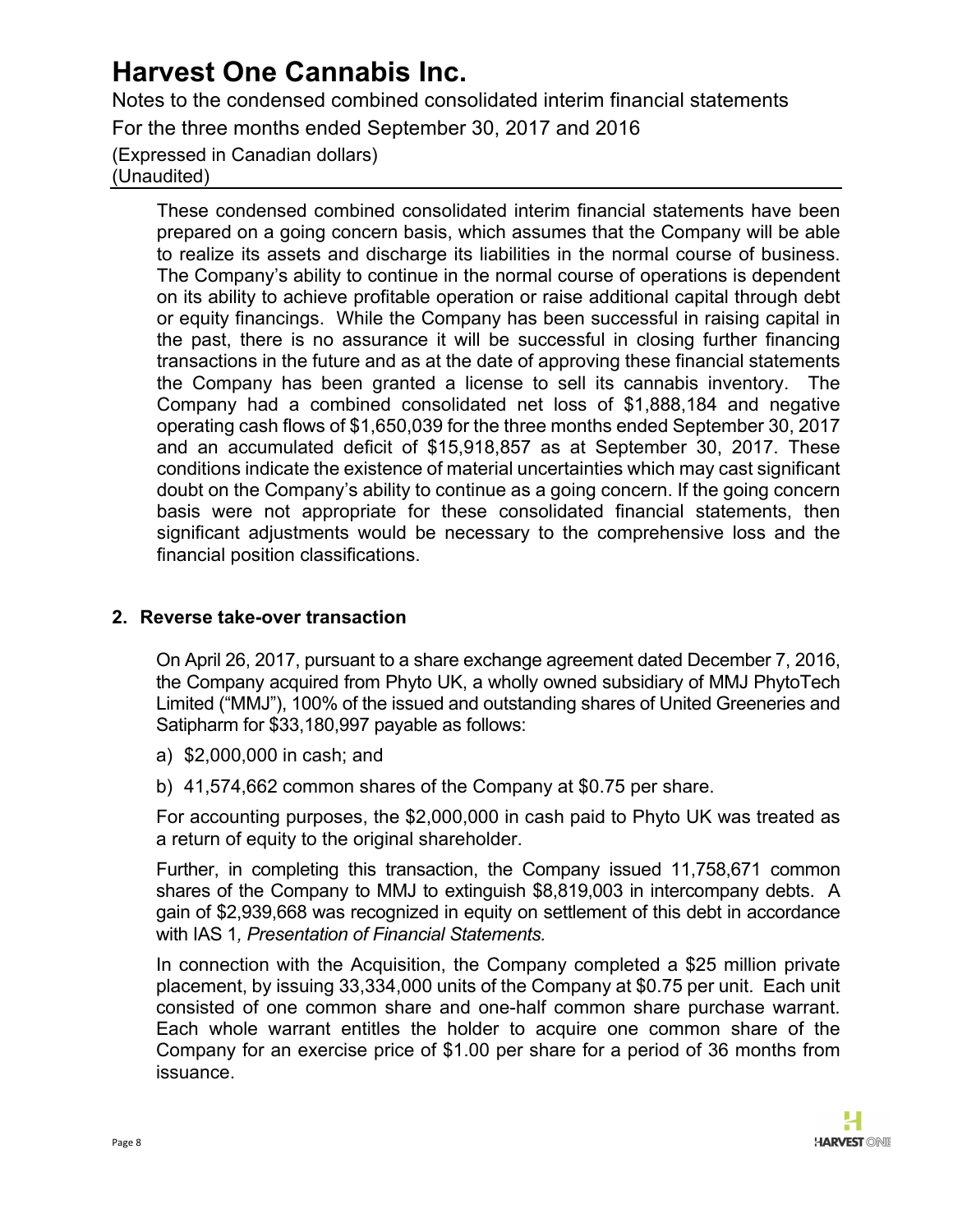Notes to the condensed combined consolidated interim financial statements

For the three months ended September 30, 2017 and 2016

(Expressed in Canadian dollars) (Unaudited)

#### **2. Reverse take-over transaction (continued)**

Immediately prior to closing of the Acquisition, the Company completed a share consolidation on the basis of 1.79 pre-consolidation common shares to one postconsolidation common share, and changed its name from Harvest One Capital Inc. to Harvest One Cannabis Inc. The Acquisition constituted the Company's Qualifying Transaction within the meaning of TSX-V policies. Further, in connection with the completion of its Qualifying Transaction, the Company obtained final approval to list its common shares on the TSX-V as a Tier 1 Industrial or Life Sciences Issuer. The common shares began trading on the TSX-V on April 28, 2017 under the symbol "HVST".

The Acquisition has been accounted for as a reverse take-over ("RTO") that does not constitute a business combination for accounting purposes. The Company's legal subsidiaries, United Greeneries and Satipharm, have been treated as the accounting acquirer and Harvest One, the legal parent, has been treated as the accounting acquiree.

| Consideration transferred:                                  |                 |
|-------------------------------------------------------------|-----------------|
| Fair value of 2,286,659 post-consolidated Harvest<br>shares | \$<br>1,143,328 |
| Fair value of 223,464 post-consolidation Harvest            |                 |
| options                                                     | 148,225         |
|                                                             | 1,291,553       |
| Net assets acquired:                                        |                 |
| Cash and cash equivalents                                   | 200,615         |
| Accounts payable and accrued liabilities                    | (218,668)       |
|                                                             | (18,053)        |
| Excess attributed to cost of listing                        | \$<br>1,273,500 |
| Listing costs:                                              |                 |
| Legal                                                       | 497,367         |
| Professional, consulting and other fees                     | 326,642         |
|                                                             | 2,097,509       |

For accounting purposes, these condensed combined consolidated interim financial statements reflect a continuation of the financial position, operating results and cash flows from the Company's legal subsidiaries, United Greeneries and Satipharm.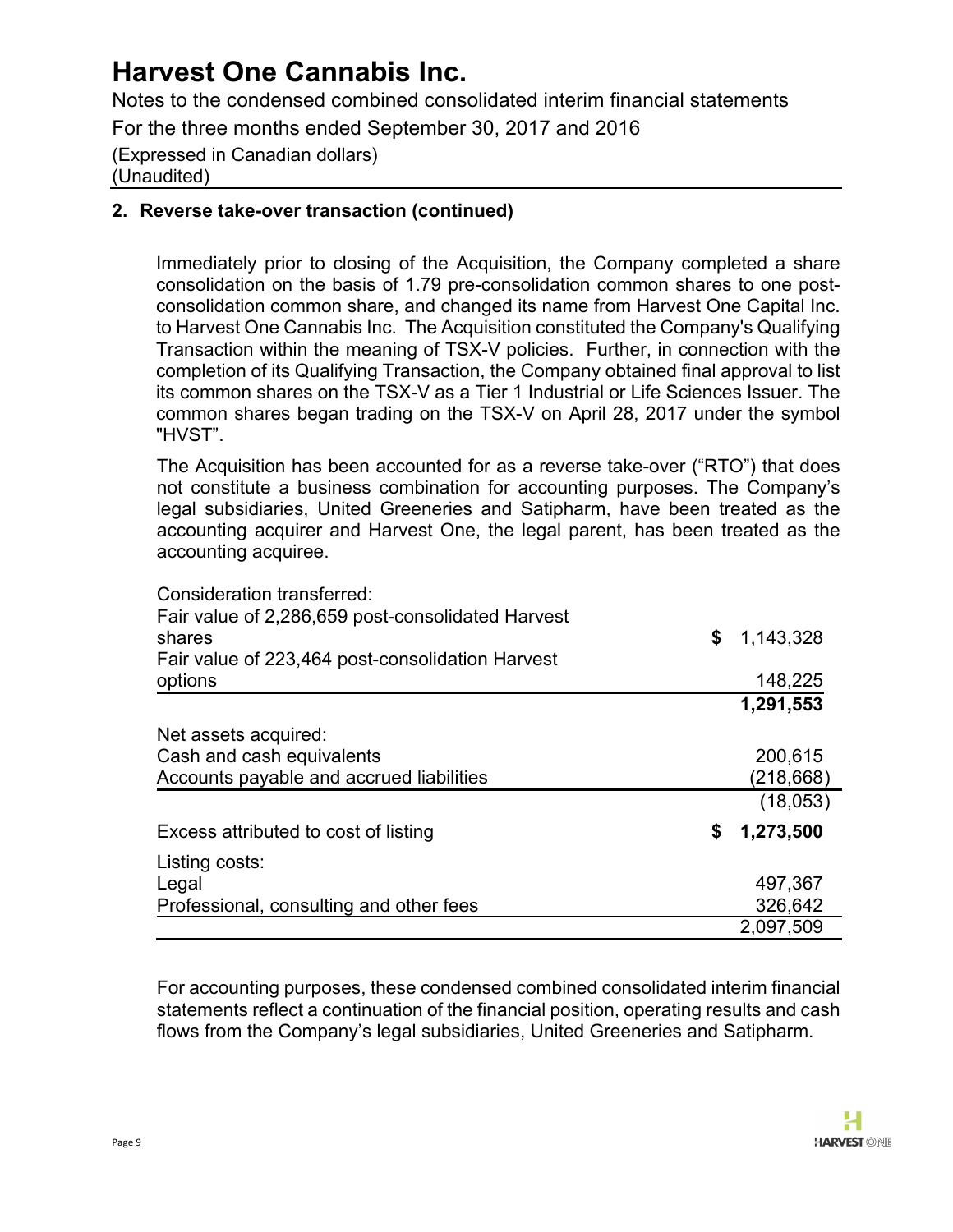Notes to the condensed combined consolidated interim financial statements

For the three months ended September 30, 2017 and 2016

(Expressed in Canadian dollars) (Unaudited)

#### **3. Basis of presentation**

#### *a) Statement of compliance*

The Company's condensed combined consolidated interim financial statements have been prepared in accordance with IAS 34, "Interim Financial Reporting", following the same accounting policies and methods of application as those disclosed in the annual audited consolidated financial statements for the year ended June 30, 2017. These condensed combined consolidated interim financial statements do not include all of the information required for the full annual combined consolidated financial statements and should be read in conjunction with the annual combined consolidated financial statements of the Company for the year ended June 30, 2017, which have been prepared in accordance with International Financial Reporting Standards ("IFRS").

These condensed combined consolidated interim financial statements were approved by the Board of Directors and authorized for issue on November 29, 2017.

*b) Basis of measurement* 

These condensed combined consolidated interim financial statements are presented in Canadian dollars and are prepared on a historical cost basis, except for biological assets, inventory and certain financial instruments which are carried at fair value.

#### **4. Significant accounting policies**

#### *a) Basis of consolidation*

These condensed combined consolidated interim financial statements incorporate the financial statements of the Company and its subsidiaries. The accounts of subsidiaries are prepared for the same reporting period as the parent company, using consistent accounting policies. Intercompany transactions, balances and unrealized gains or losses on transactions are eliminated. The table below lists the Company's subsidiaries and the ownership interests in each: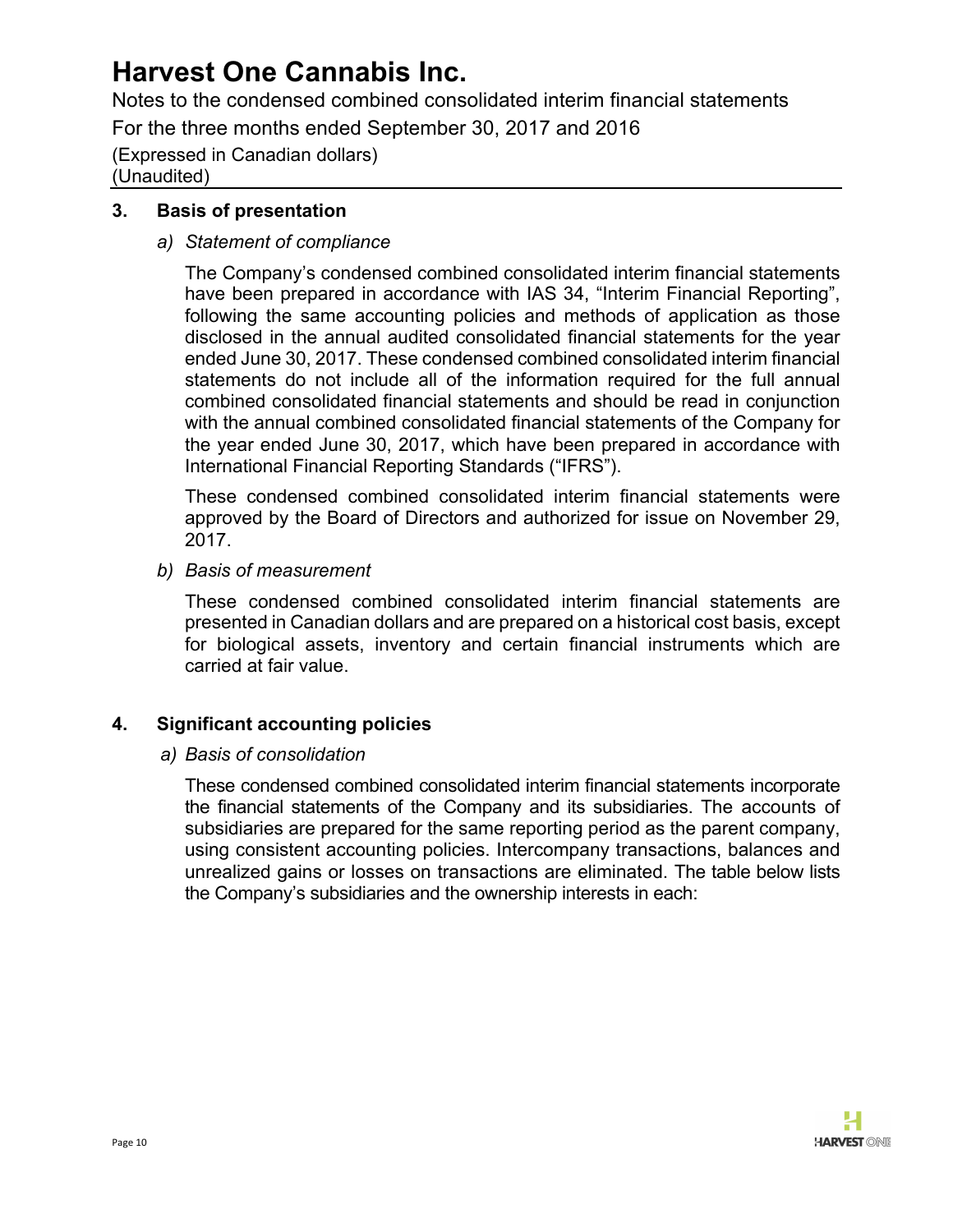Notes to the condensed combined consolidated interim financial statements

For the three months ended September 30, 2017 and 2016

(Expressed in Canadian dollars)

(Unaudited)

### **4. Significant accounting policies (continued)**

*a) Basis of consolidation (continued)*

|                                     | <b>Jurisdictio</b> | %         | <b>Accounting</b> |
|-------------------------------------|--------------------|-----------|-------------------|
| <b>Subsidiary</b>                   | n                  | ownership | method            |
| United Greeneries Holding Ltd.      | Canada             | 100%      | Consolidation     |
| United Greeneries Ltd.              | Canada             | 100%      | Consolidation     |
| <b>United Greeneries Operations</b> |                    |           |                   |
| Ltd.                                | Canada             | 100%      | Consolidation     |
| <b>United Greeneries</b>            |                    |           |                   |
| Saskatchewan Ltd.                   | Canada             | 100%      | Consolidation     |
| Satipharm AG Switzerland            | Switzerland        | 100%      | Consolidation     |
| Satipharm Canada                    | Canada             | 100%      | Consolidation     |
| Satipharm Australia                 | Australia          | 100%      | Consolidation     |
| Satipharm Europe Ltd.               | U.K.               | 100%      | Consolidation     |

The comparative figures presented in these condensed combined consolidated interim financial statements are those of the combined financial statements of United Greeneries Holdings Ltd. and Satipharm AG Switzerland and include all entities in the above table.

*b) New and revised IFRS issued but not yet effective ("IFRS 15")*

### *IFRS 15 Revenue from Contracts with Customers ("IFRS 15")*

IFRS 15 was issued by the IASB in May 2014 and specifies how and when revenue should be recognized based on a five-step model, which is applied to all contracts with customers. On April 12, 2016, the IASB published final clarifications to IFRS 15 with respect to identifying performance obligations, principal versus agent considerations, and licensing. IFRS 15 is effective for the Company for its year ended June 30, 2019 with early adoption permitted. The Company does not anticipate any material impacts from the implementation of IFRS 15.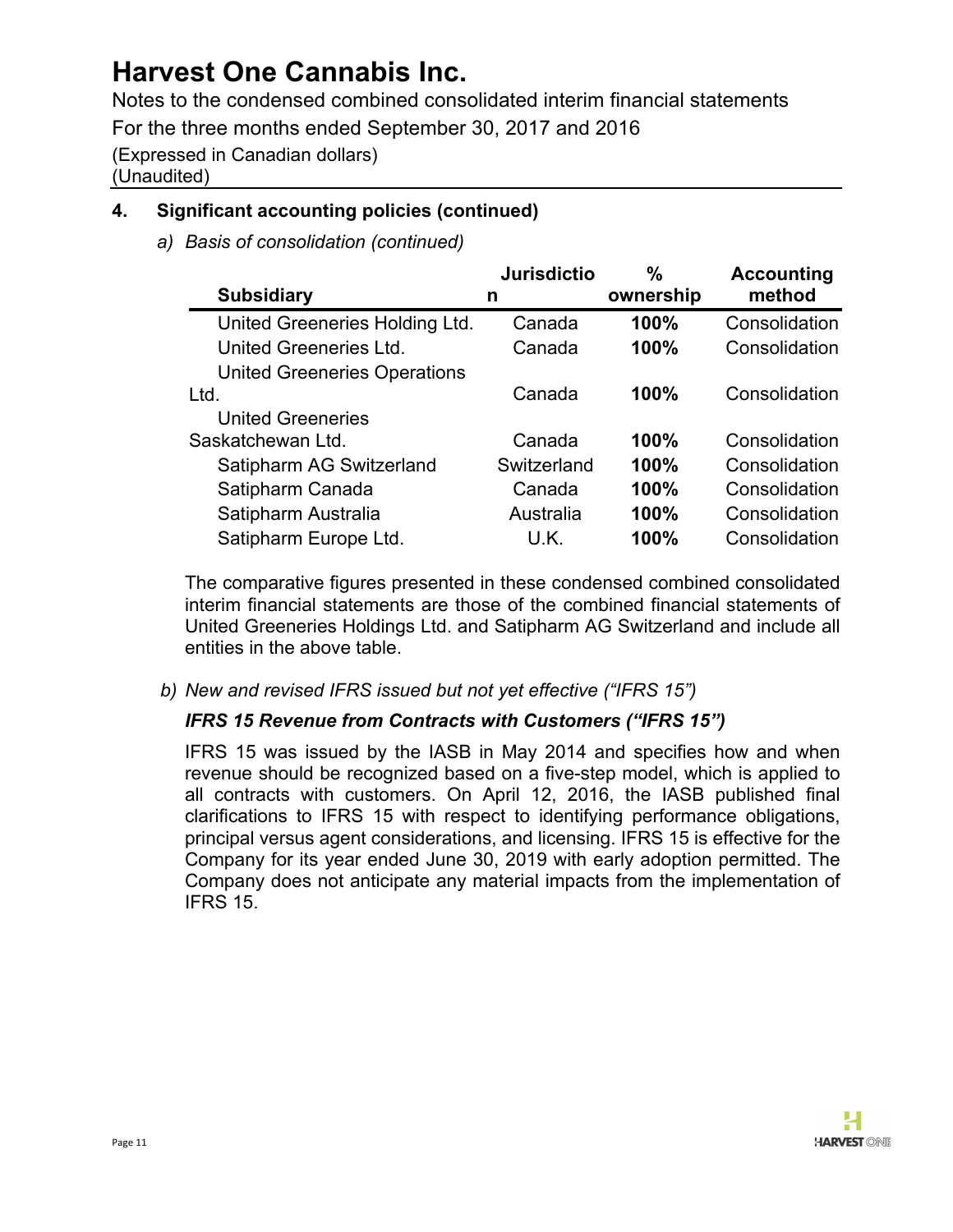Notes to the condensed combined consolidated interim financial statements

For the three months ended September 30, 2017 and 2016

### (Expressed in Canadian dollars)

(Unaudited)

### **4. Significant accounting policies (continued)**

*b) New and revised IFRS issued but not yet effective ("IFRS 15")*

### *IFRS 9 Financial Instruments ("IFRS 9")*

IFRS 9 was issued by the IASB in November 2009 and October 2010 and will replace IAS 39. IFRS 9 uses a single approach to determine whether a financial asset is measured at amortized cost or fair value, replacing the multiple rules in IAS 39. The approach in IFRS 9 is based on how an entity manages its financial instruments in the context of its business model and the contractual cash flow characteristics of the financial assets. Two measurement categories continue to exist to account for financial liabilities in IFRS 9, fair value through profit or loss ("FVTPL") and amortized cost. Financial liabilities held-for-trading are measured at FVTPL, and all other financial liabilities are measured at amortized cost unless the fair value option is applied.

The treatment of embedded derivatives under the new standard is consistent with IAS 39 and is applied to financial liabilities and non-derivative hosts not within the scope of the standard. IFRS 9 is effective for the Company for its year ended June 30, 2019. The Company does not anticipate any material impacts from the implementation of IFRS 9.

### *IFRS 16 Leases ("IFRS 16")*

IFRS 16 was issued by the IASB in January 2016 and specifies the requirements to recognize, measure, present and disclose leases. IFRS 16 is effective for the Company for its year ended June 30, 2020 with early adoption permitted. The Company is assessing the impact of this standard on its financial position and financial performance.

### **5. Accounts receivable**

The summary of the Company's receivables is as follows:

|                                   | September 30<br>2017 | June 30<br>2017 |
|-----------------------------------|----------------------|-----------------|
|                                   |                      |                 |
| Taxes receivable from governments | 165,155              | 138,422         |
| Trade and other receivables       | 195,567              | 41,619          |
|                                   | 360,722              | 180,041         |

At the reporting date, none of the receivables were past due or impaired.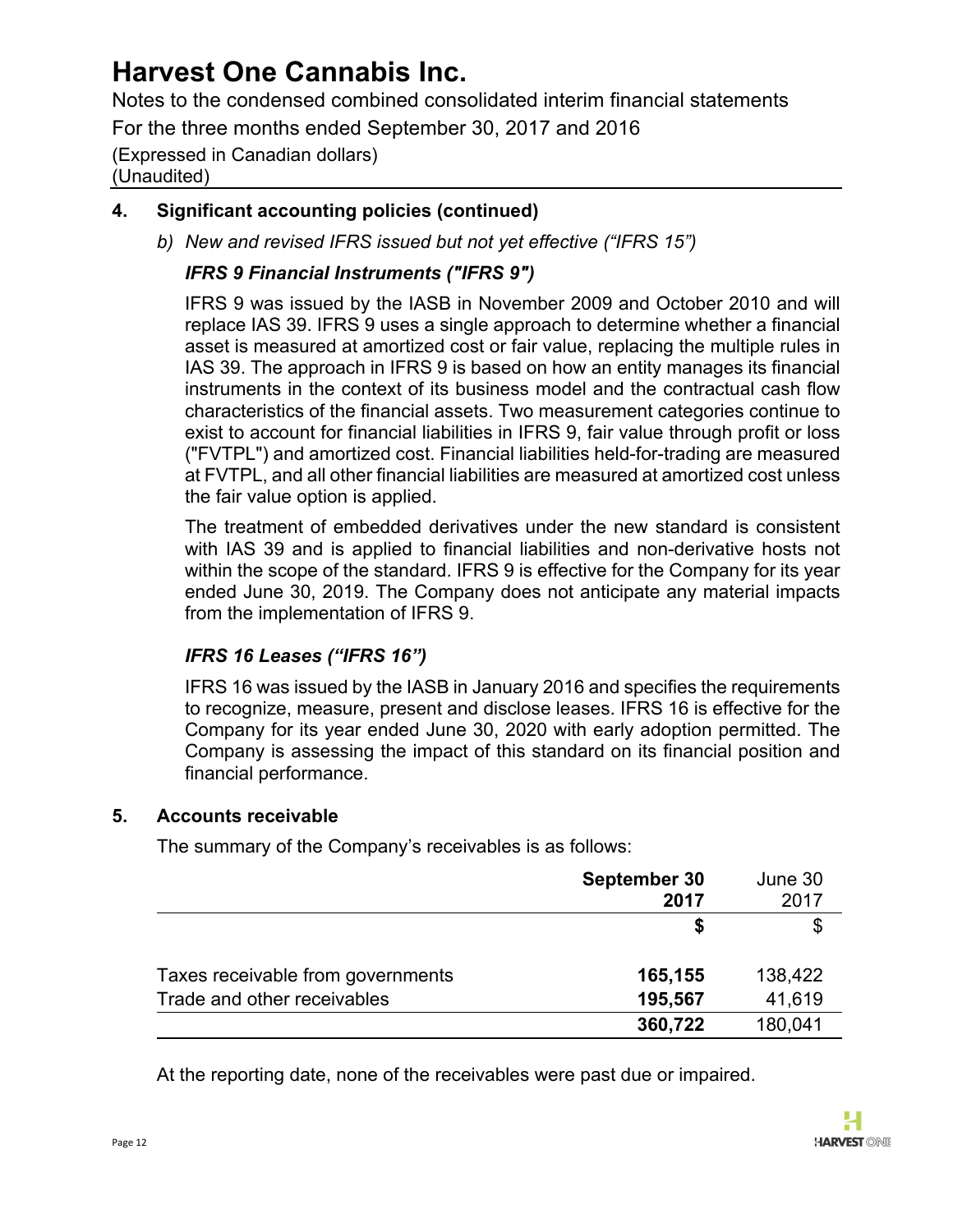Notes to the condensed combined consolidated interim financial statements

For the three months ended September 30, 2017 and 2016

(Expressed in Canadian dollars) (Unaudited)

#### **6. Biological assets**

The Company's biological assets consist of seeds and medical cannabis plants. The continuity of biological assets for the periods ended September 30, 2017 and June 30, 2017 was as follows:

|                                                 | September 30 | June 30    |
|-------------------------------------------------|--------------|------------|
|                                                 | 2017         | 2017       |
|                                                 | Ъ            | \$         |
| Balance, beginning of the period                | 110,489      |            |
| Purchase of seeds                               |              | 20,914     |
| Changes in fair value less costs to sell due to |              |            |
| biological transformation                       | 530,127      | 670,368    |
| Transferred to inventory upon harvest           | (426,066)    | (580, 793) |
| Balance, end of the period                      | 214,550      | 110,489    |

As at September 30, 2017, included in the carrying amount of biological assets was \$20,914 in seeds and \$193,635 in live plants (\$20,914 in seeds and \$89,575 in live plants at June 30, 2017).

The significant assumptions applied in determining the fair value of medical cannabis plants are as follows:

- wastage of plants based on their various stages;
- yield by strain of plant;
- percentage of costs incurred to date compared to the total costs to be incurred are used to estimate the fair value of an in-process plant; and
- percentage of costs incurred for each stage of plant growth was estimated.

On average, the growth cycle of a cannabis plant is 15 weeks. All of the plants are to be harvested as agricultural produce (i.e. medical cannabis) and as at September 30, 2017, on average, were 51% complete, compared to 37% average stage of completion as at June 30, 2017. Mother plants, or bearer plants, are plants grown for the purpose of taking cuttings in order to grow more quantity of the same plant. Bearer plants are critical to the success of the business however, are not measured for accounting purposes. Bearer plants are plants that, once mature, are held solely to grow produce over their useful life.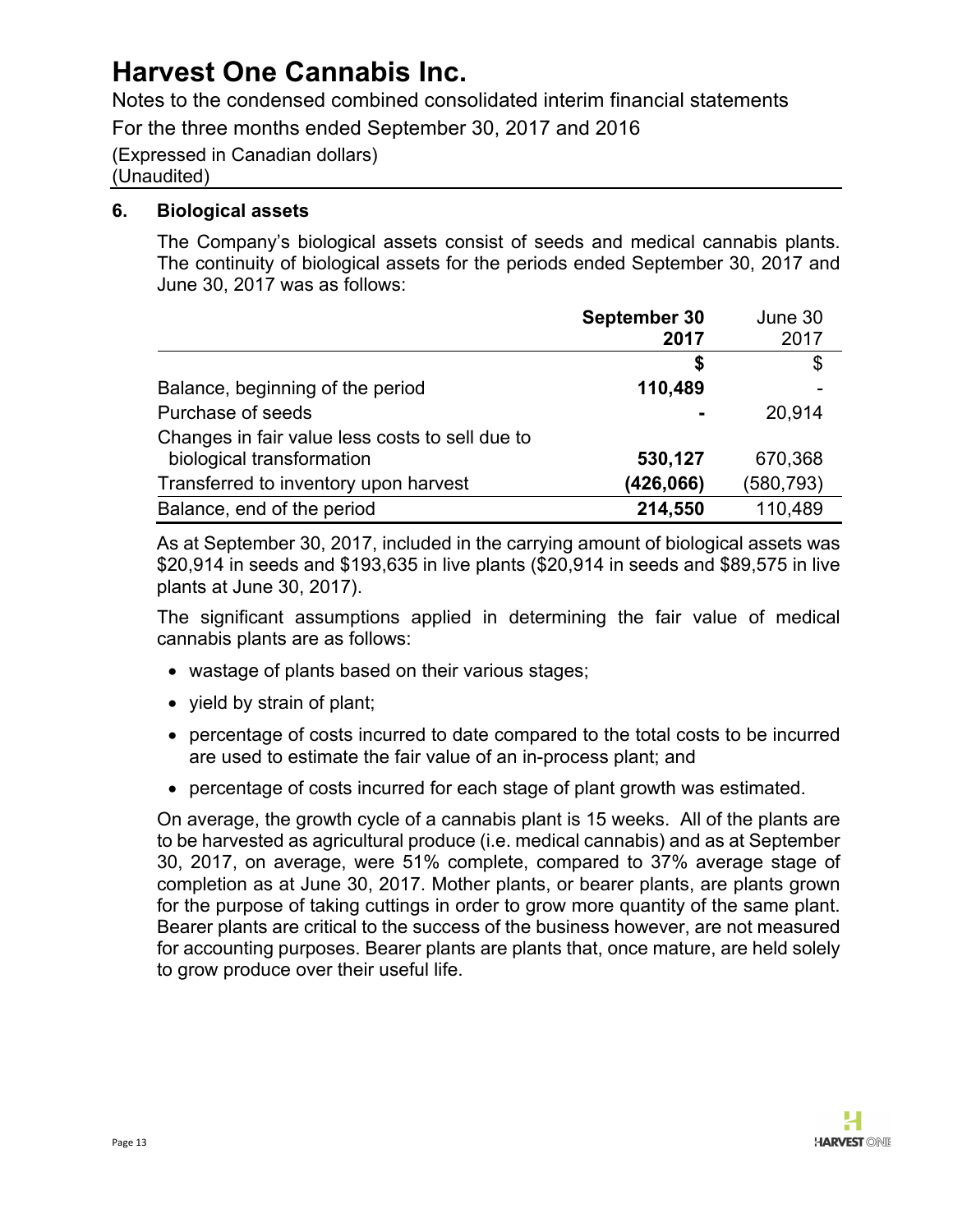Notes to the condensed combined consolidated interim financial statements

For the three months ended September 30, 2017 and 2016

(Expressed in Canadian dollars) (Unaudited)

#### **6. Biological assets (continued)**

The fair value of biological assets is measured using Level 3 inputs. The Company estimates the harvest yields for the plants at various stages of growth. As of September 30, 2017, it is estimated that the Company's biological assets will yield approximately 95,785 grams of dry cannabis, compared to 92,510 grams of dry cannabis at June 30, 2017. The Company's estimates are, by their nature, subject to change. Changes in the anticipated yield will be reflected in future changes in the fair value of the biological assets.

#### **7. Inventories**

Inventories consist of dry cannabis, Gelpell CBD capsules, and supplies and consumables for use in the production of inventories and the transformation of biological assets.

As at September 30, 2017, the Company held 219.36 kg of dry cannabis (June 30,  $2017 - 124.79$  kg).

Inventories was comprised of the following items:

|                             | September 30<br>2017 | June 30<br>2017 |
|-----------------------------|----------------------|-----------------|
|                             | S                    | \$              |
| Dry cannabis finished goods | 982,795              | 571,919         |
| <b>Supplies</b>             | 43,542               | 33,057          |
| <b>CBD</b> capsules         | 446,446              | 608,708         |
|                             | 1,472,783            | 1,213,684       |

Cost of inventory is recognized as an expense and included in cost of goods sold. Included in costs of goods sold for the period ended September 30, 2017 is a \$357,412 unrealized gain on changes in the fair value of biological assets and \$152,316 related to the cost of purchased CBD capsules.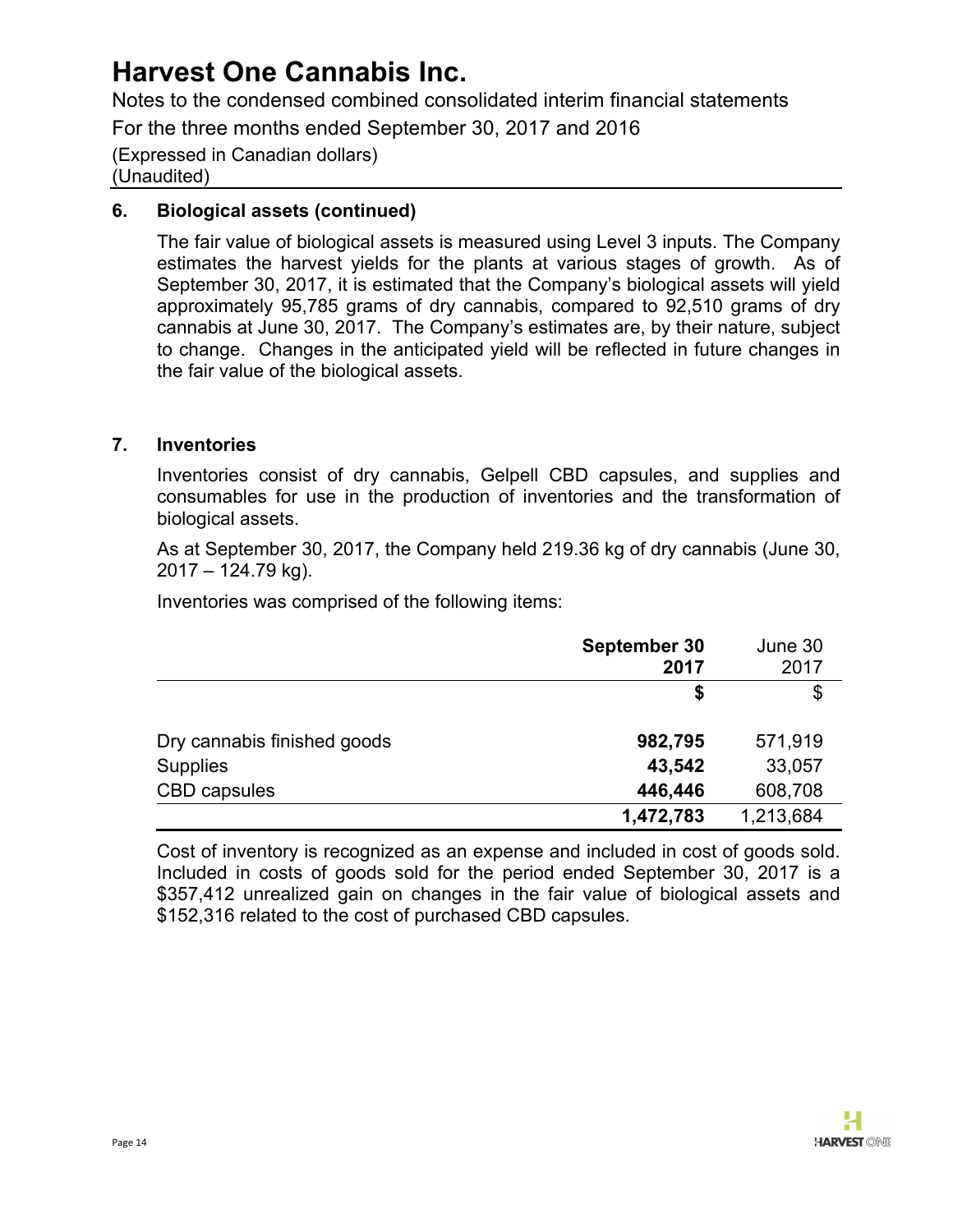Notes to the condensed combined consolidated interim financial statements

For the three months ended September 30, 2017 and 2016

(Expressed in Canadian dollars)

(Unaudited)

### **8. Property, plant and equipment**

The summary of the Company's property, plant and equipment is as follows:

|                                 | Office    | Plant &   |                          |                 | Leasehold    | Construction in          |            |
|---------------------------------|-----------|-----------|--------------------------|-----------------|--------------|--------------------------|------------|
|                                 | equipment | equipment | Land                     | <b>Building</b> | improvements | progress                 | Total      |
|                                 | \$        | \$        | \$                       | \$              | \$           |                          | \$         |
| Cost                            |           |           |                          |                 |              |                          |            |
| July 1, 2016                    | 88,705    | 1,963,838 |                          | 1,393,600       | 3,021,970    |                          | 6,468,113  |
| Additions                       | 122,034   | 219,806   | 431,000                  | 2,440,381       | 23,618       | 50,581                   | 3,287,420  |
| Disposals                       |           | (2,308)   |                          |                 |              |                          | (2,308)    |
| June 30, 2017                   | 210,739   | 2,181,336 | 431,000                  | 3,833,981       | 3,045,588    | 50,581                   | 9,753,225  |
| <b>Accumulated depreciation</b> |           |           |                          |                 |              |                          |            |
| July 1, 2016                    | 16,635    | 48,521    |                          | 146,792         | 223,489      |                          | 435,437    |
| Depreciation                    | 27,680    | 259,317   |                          | 43,932          | 763,935      |                          | 1,094,864  |
| Disposals                       |           | (2,590)   |                          |                 |              |                          | (2,590)    |
| June 30, 2017                   | 44,315    | 305,248   |                          | 190,724         | 987,424      | $\overline{\phantom{0}}$ | 1,527,711  |
| Net book value                  |           |           |                          |                 |              |                          |            |
| June 30, 2017                   | 166,424   | 1,876,088 | 431,000                  | 3,643,257       | 2,058,164    | 50,581                   | 8,225,514  |
| Cost                            |           |           |                          |                 |              |                          |            |
| July 1, 2017                    | 210,739   | 2,181,336 | 431,000                  | 3,833,981       | 3,045,588    | 50,581                   | 9,753,225  |
| Additions                       | 24,493    | 221,615   |                          |                 | 115,994      | 56,596                   | 418,698    |
| September 30, 2017              | 235,232   | 2,402,951 | 431,000                  | 3,833,981       | 3,161,582    | 107,177                  | 10,171,923 |
| <b>Accumulated depreciation</b> |           |           |                          |                 |              |                          |            |
| July 1, 2017                    | 44,315    | 305,248   |                          | 190,724         | 987,424      |                          | 1,527,711  |
| Depreciation                    | 9,930     | 101,533   |                          | 27,863          | 107,920      |                          | 247,246    |
| September 30, 2017              | 54,245    | 406,781   | $\overline{\phantom{0}}$ | 218,587         | 1,095,344    | $\blacksquare$           | 1,774,957  |
| Net book value                  |           |           |                          |                 |              |                          |            |
| <b>September 30, 2017</b>       | 180,987   | 1,996,170 | 431,000                  | 3,615,394       | 2,066,238    | 107,177                  | 8,396,966  |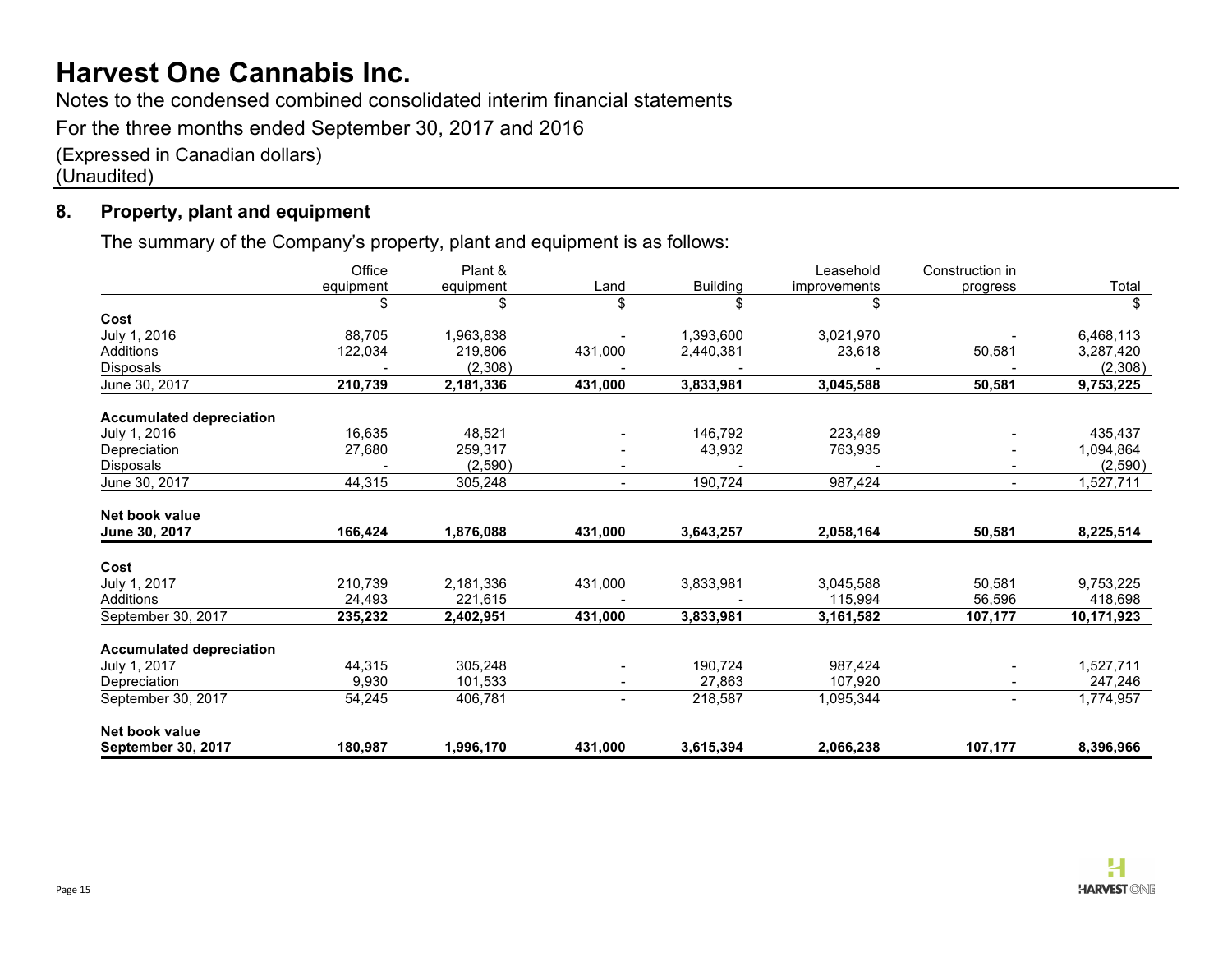Notes to the condensed combined consolidated interim financial statements

For the three months ended September 30, 2017 and 2016

(Expressed in Canadian dollars) (Unaudited)

### **9. Accounts payable and accrued liabilities**

|                  | September 30<br>2017 | June 30<br>2017 |
|------------------|----------------------|-----------------|
|                  | S                    | \$              |
| Trade payables   | 368,837              | 495,932         |
| Accruals         | 156,919              | 143,412         |
| Payroll payables | 101,065              | 120,439         |
| Other payables   | 8,811                | 7,165           |
|                  | 635,632              | 766,948         |

Trade payables are non-interest bearing and are normally settled on a 30-day basis. Other payables are non-interest bearing and have an average term of 30 days. All amounts are expected to be settled within twelve months.

#### **10. Due to related party**

|                      | September 30<br>2017 | June 30<br>2017 |
|----------------------|----------------------|-----------------|
|                      |                      | \$              |
| Due to related party | 228,498              | 234,390         |

The amount due to the related party at September 30, 2017 is unsecured, interest free, with no fixed term of repayment.

#### **11. Share capital**

*a) Authorized*

The Company has an unlimited number of authorized common shares with no par value.

*b) Issued capital*

Immediately prior to the completion of the RTO on April 26, 2017, the Company completed a consolidation of its common shares on the basis of 1.79 preconsolidation share to one post-consolidation common share for a pre-RTO balance of 2,286,659 common shares outstanding in the Company (note 2).

Upon completion of the RTO (note 2), the Company issued a total of 41,474,662 common replacement shares to the previous shareholders of United Greeneries Holdings Inc. and Satipharm AG.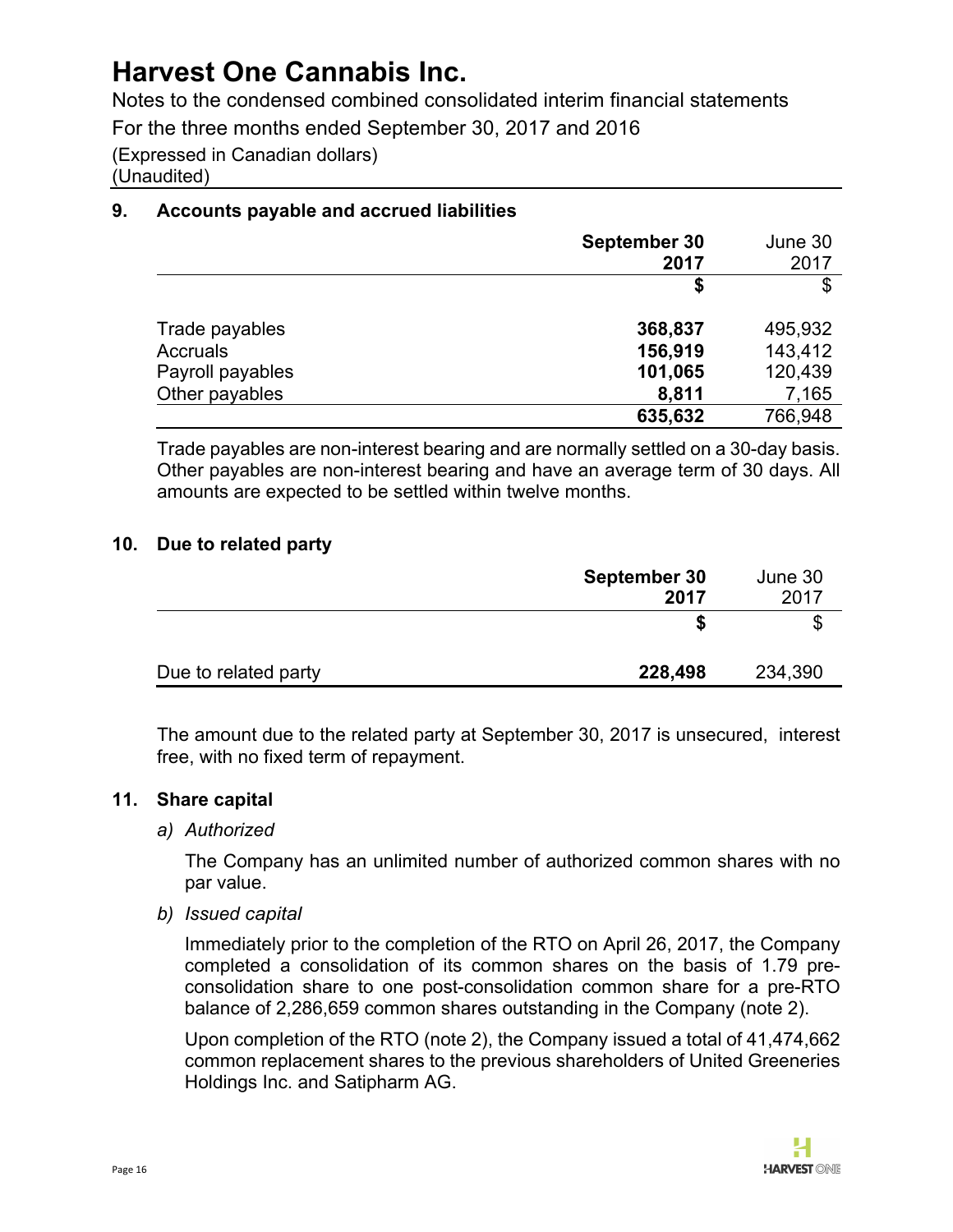Notes to the condensed combined consolidated interim financial statements

For the three months ended September 30, 2017 and 2016

(Expressed in Canadian dollars) (Unaudited)

#### **11. Share capital (continued)**

*b) Issued capital (continued)*

Concurrently with the completion of the RTO transaction, the Company settled \$8,819,004 of outstanding debt (principal and interest), due from United Greeneries and Satipharm to MMJ, through the issuance of 11,758,671 common shares. The fair value of the shares issued was estimated based on the value of units issued during private placement; comprised of one common share and onehalf warrant. A residual fair value method was used to determine the fair value of one common share resulting in \$5,879,336 of shares being issued and a gain on debt settlement of \$2,939,668 being recorded in equity in accordance with IAS 1 as the substance of the settlement was a transaction with a shareholder acting in their capacity as a shareholder (Note 11). The assumptions applied in calculating the fair value of the warrants were as follows:

| Risk-free interest rate          | 0.80%   |
|----------------------------------|---------|
| Expected life of options (years) | 3.00    |
| Expected annualized volatility   | 129.00% |
| Expected dividend yield          | Nil     |

Further, the Company completed a private placement and issued 33,334,000 units at \$0.75 per unit for gross proceeds of \$25,000,500. Each unit consisted of one common share and one-half common share purchase warrant. Each whole warrant entitles the holder to acquire one common share of the Company for an exercise price of \$1.00 per warrant for a period of 36 months from issuance (Note 2)**.**

United Greeneries was formed on July 31, 2015 by way of an amalgamation pursuant to the British Columbia Business Corporations Act between Bioscience and a wholly-owned subsidiary of Phyto UK ("the Merger").

Immediately preceding and as a condition of the Merger, outstanding convertible debentures in Bioscience Inc. of \$3,152,642 were settled through the issuance of 78,795,460 common shares of Bioscience. Concurrently, 99,206,209 shares of PhytoTech Medical Ltd. and MMJ Bioscience Inc. were amalgamated with 51,000,000 shares of the newly formed United Greeneries Holdings Ltd. being issued to MMJ.

On July 2, 2015, United Greeneries issued 3,750,000 common shares to a nonrelated entity for the termination of an agreement previously entered into for the acquisition of United Greeneries and Satipharm. The fair value of the shares issued pursuant to the agreement was \$375,000 and was expensed through the combined consolidated statement of loss and comprehensive.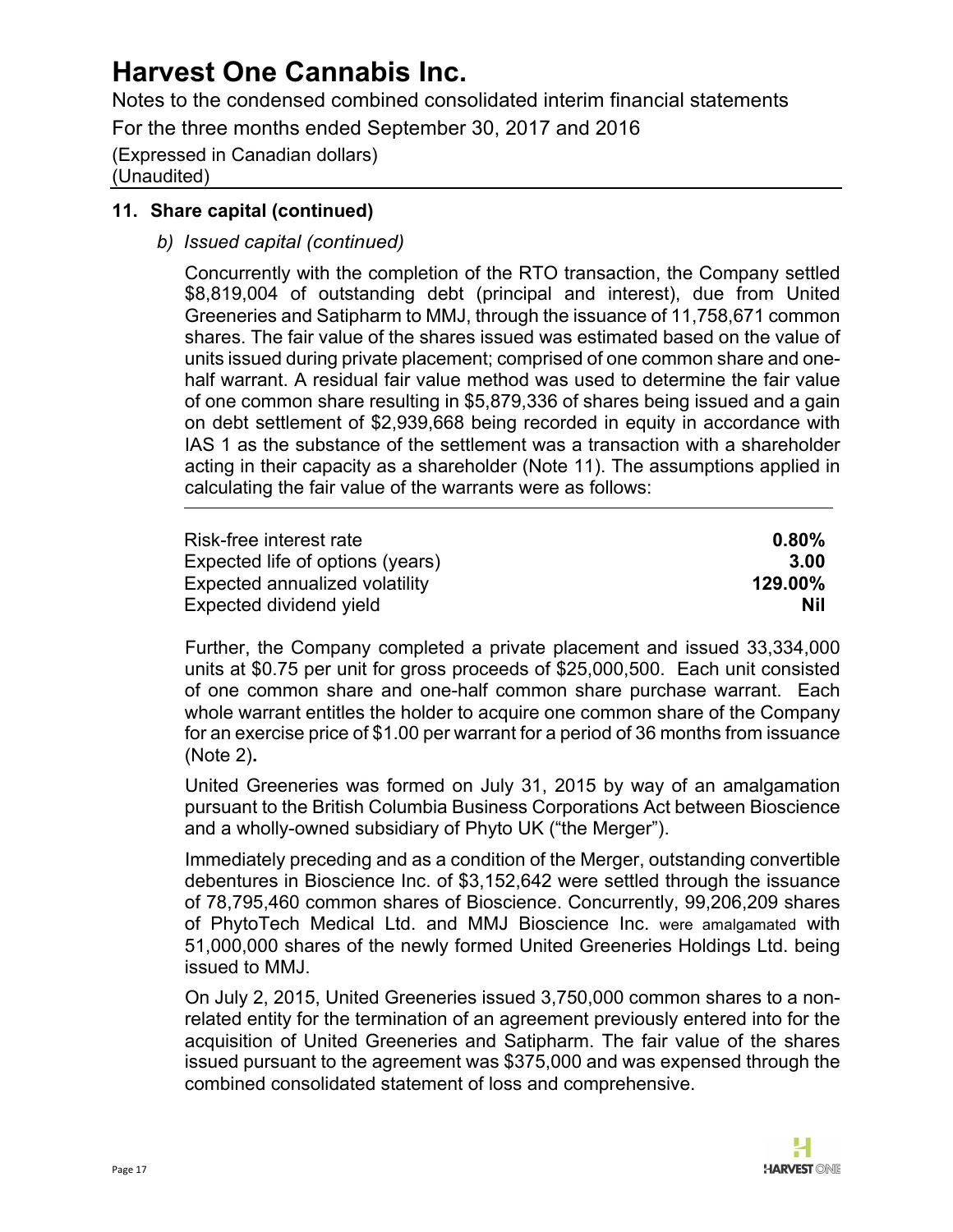Notes to the condensed combined consolidated interim financial statements

For the three months ended September 30, 2017 and 2016

(Expressed in Canadian dollars) (Unaudited)

#### **12. Other reserves**

Other reserves activity during the period ended September 30, 2017 is summarized as follows:

|                                 |              | Brokers'    |                           |                   |  |
|---------------------------------|--------------|-------------|---------------------------|-------------------|--|
|                                 | <b>Stock</b> |             | <b>Warrant Contribute</b> |                   |  |
|                                 | Options      |             | s d Surplus               | Total             |  |
|                                 | \$           | \$          | \$                        | \$                |  |
|                                 |              |             |                           | 197,143           |  |
| <b>July 1, 2016</b>             |              |             | 197,143                   |                   |  |
| Options issued                  | 1,601,81     |             |                           | $-1,601,811$      |  |
| Share-based payments (options   |              |             |                           |                   |  |
| issued by MM.I)                 |              |             | 292,545                   | 292,545           |  |
| Warrants issued                 |              | $-1,306,27$ | $\blacksquare$            | 1,306,276         |  |
| <b>June 30, 2017</b>            | 1,601,81     | 1,306,27    |                           | 489,688 3,397,775 |  |
| Vesting of issued options       | 650,323      |             |                           | 650,323           |  |
| Vesting of share-based payments |              |             |                           |                   |  |
| (options issued by MMJ)         |              |             | 68,663                    | 68,663            |  |
| <b>September 30, 2017</b>       | 2,252,13     | 1,306,27    | 558,351                   | 4,116,761         |  |

#### *a) Stock options and share-based payments*

The Company has established a share purchase option plan whereby the Company's directors may from time to time grant share options to employees and non-employees. The maximum number of shares that may be reserved for issuance under the Plan is 10% of the issued common shares of the Company. Vesting is determined by the Board of Directors.

The Company's stock options at September 30, 2017 and changes for the period ended are as follows:

|                                                        |               | Weighted |
|--------------------------------------------------------|---------------|----------|
|                                                        |               | average  |
|                                                        | <b>Number</b> | exercise |
|                                                        | outstanding   | price    |
|                                                        |               | \$       |
|                                                        |               |          |
| Outstanding at September 30, 2017 and June 30,<br>2017 | 8,050,000     | 0.75     |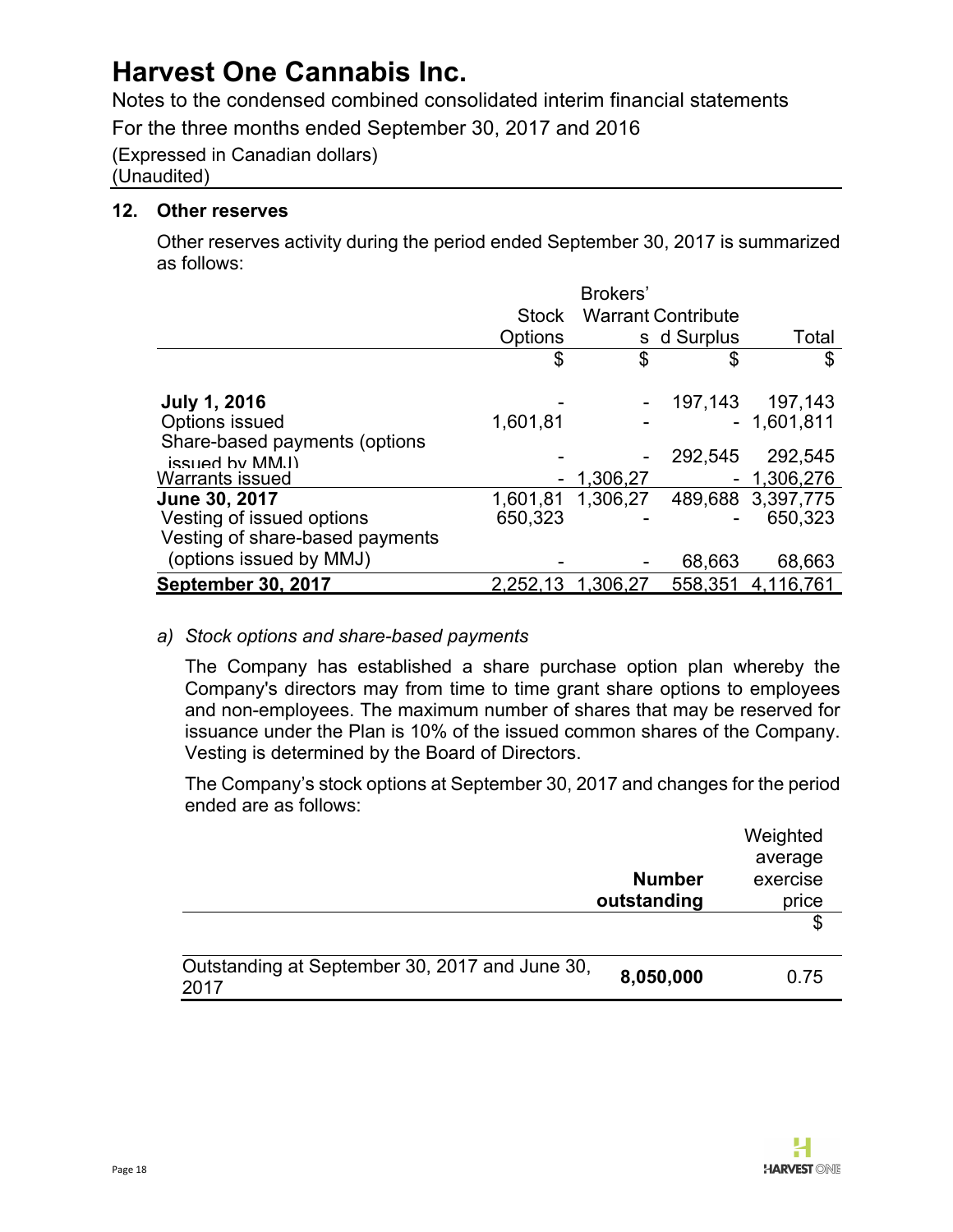Notes to the condensed combined consolidated interim financial statements

For the three months ended September 30, 2017 and 2016

(Expressed in Canadian dollars) (Unaudited)

#### **12. Other reserves (continued)**

*a) Stock options and share-based payments (continued)*

The following table discloses the number of options and vested options at September 30, 2017:

|                | Number of   | Weighted       | Number of   |             |
|----------------|-------------|----------------|-------------|-------------|
|                | options     | average        | options     |             |
| Exercise price | outstanding | exercise price | exercisable | Expiry date |
| S              | #           |                |             |             |
|                |             |                |             | April 27,   |
| 0.75           | 8,050,000   | 0.75           | 1,830,000   | 2022        |

The Company recorded \$650,323 for the period ended September 30, 2017 (September 30, 2016 - \$Nil) in share-based compensation expense as a result of the vesting of options issued in previous periods.

In determining the amount of share-based compensation, the Company used the Black-Scholes option pricing model to establish the fair value of options granted during the year ended June 30, 2017 by applying the following assumptions:

| Risk-free interest rate          | $0.80\%$   |
|----------------------------------|------------|
| Expected life of options (years) | 3.59       |
| Expected annualized volatility   | 128.23%    |
| Expected dividend yield          | <b>Nil</b> |

Volatility was estimated by using the historical volatility of other companies that the Company considers comparable, that have trading and volatility history prior to the Company becoming public. The expected life in years represents the period of time that options granted are expected to be outstanding. The risk-free rate was based on the zero-coupon Canada government bonds with a remaining term equal to the expected life of the option.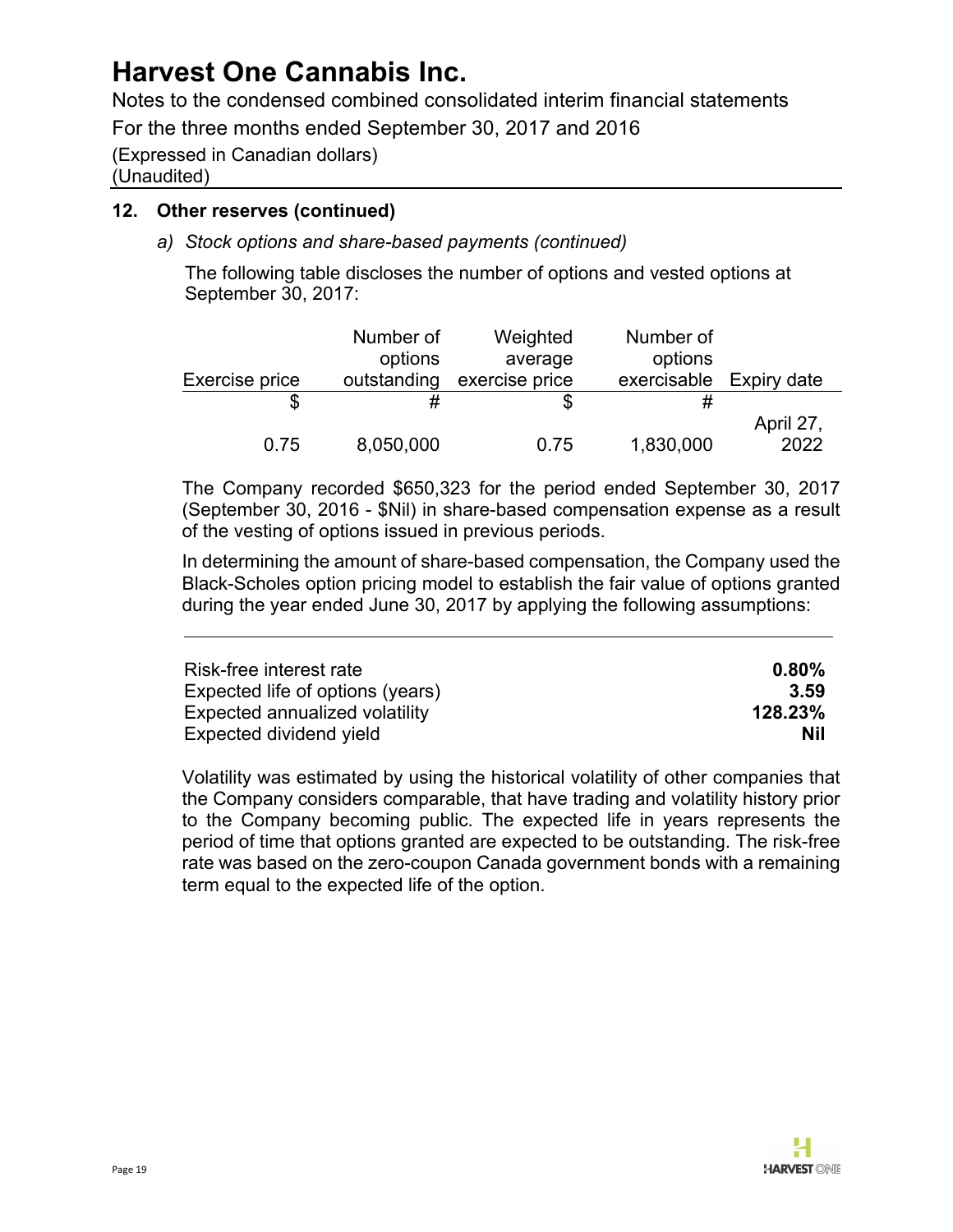Notes to the condensed combined consolidated interim financial statements

For the three months ended September 30, 2017 and 2016

(Expressed in Canadian dollars) (Unaudited)

### **12. Other reserves (continued)**

*b) Brokers' warrants*

In connection with the private placement on April 26, 2017, the Company issued 2,000,040 warrants to the Brokers ("Brokers' Warrants") with an exercise price of \$0.75 per warrant and which expire 36 months from the date of issue. Upon exercise of the Brokers Warrants, the Company will issue one common share and one-half common share purchase warrant ("Secondary Warrant"). Each whole Secondary Warrant will be exercisable into one common share of the Company with an exercise price of \$1.00 per warrant and expire 36 months from the issuance of the Secondary Warrant. The following table discloses the number of Brokers Warrants at September 30, 2017:

|      | Number of Brokers' Weighted average |                |                |
|------|-------------------------------------|----------------|----------------|
|      | Exercise price warrants outstanding | exercise price | Expiry date    |
|      | #                                   |                |                |
| 0.75 | 2,000,040                           | 0.75           | April 27, 2020 |

The Company valued the warrants using the Black-Scholes option pricing model to establish the fair value of the Brokers' warrants granted by applying the following assumptions:

| Risk-free interest rate          | $0.80\%$ |
|----------------------------------|----------|
| Expected life of warrant (years) | 3.00     |
| Expected annualized volatility   | 129%     |
| Expected dividend yield          | Nil      |

Volatility was estimated by using the historical volatility of other companies that the Company considers comparable, that have trading and volatility history prior to the Company becoming public. The expected life in years represents the period of time that options granted are expected to be outstanding. The risk-free rate was based on the zero-coupon Canada government bonds with a remaining term equal to the expected life of the warrant.

*c) Warrants*

In connection with the private placement on April 26, 2017, the Company issued 16,667,000 warrants (Note 11(b)). The following table discloses the number of warrants at September 30, 2017:

|      | Number of Brokers' Weighted average |                |                |
|------|-------------------------------------|----------------|----------------|
|      | Exercise price warrants outstanding | exercise price | Expiry date    |
|      |                                     |                |                |
| 0.75 | 16,667,000                          | 0.75           | April 27, 2020 |

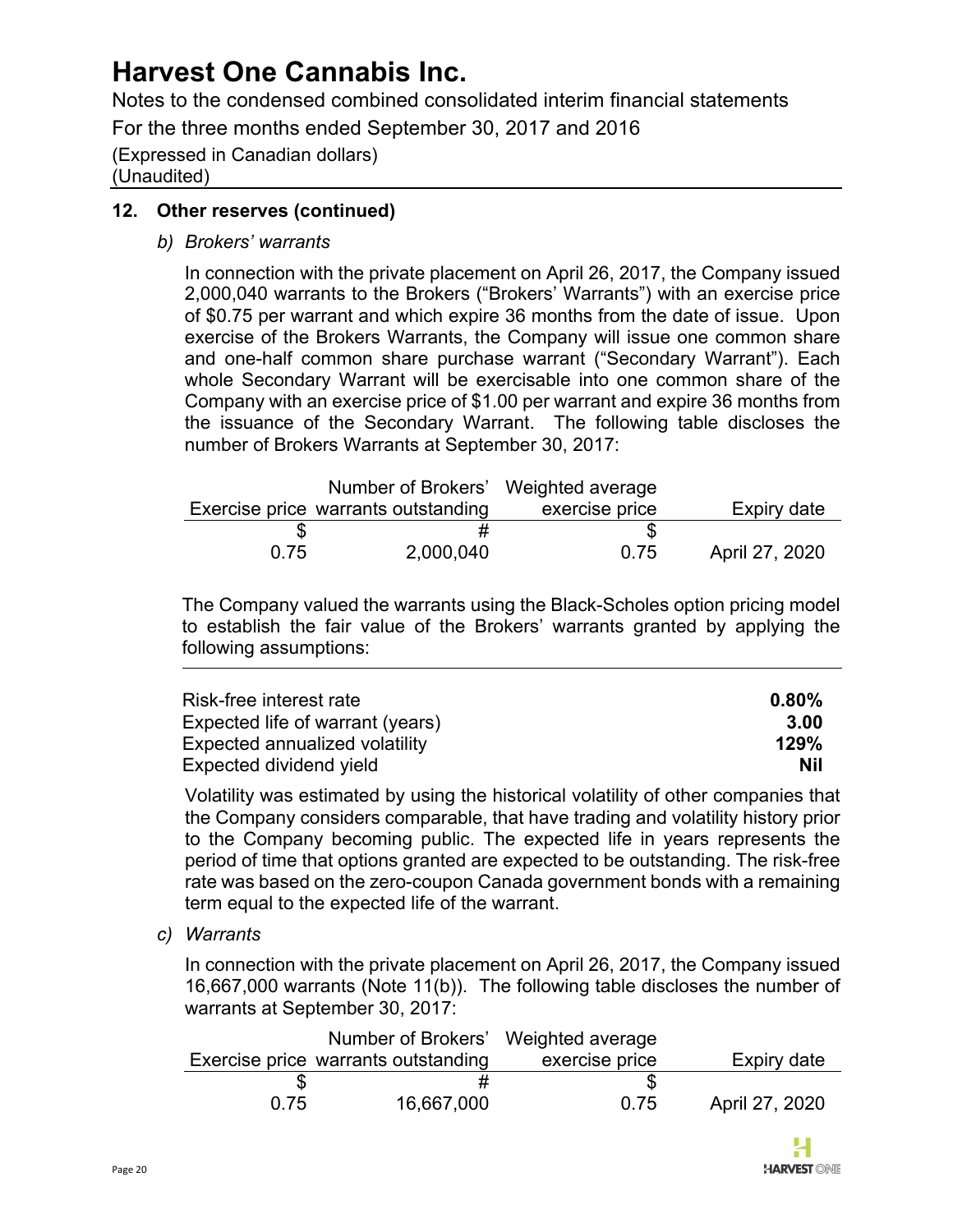Notes to the condensed combined consolidated interim financial statements

For the three months ended September 30, 2017 and 2016

(Expressed in Canadian dollars) (Unaudited)

#### **12. Other reserves (continued)**

*d) Other*

During the period ended September 30, 2017, the Company recorded \$68,663 (September 30, 2016 - \$124,734) in stock based compensation expense as a result of vesting of stock options from the Company's parent, MMJ, issued to employees of Harvest, UG and Satipharm in previous years, whereby the Company incurred the expense as it is the primary recipient of the services provided.

#### **13. Related parties**

In addition to related party transactions described elsewhere in the notes to the financial statements, the Company had the following related party transactions:

*(a) Compensation of key management personnel*

Key management personnel include persons having the authority and responsibility for planning, directing and controlling the activities of the Company as a whole. The key management personnel of the Company are the members of the Company's executive management team and Board of Directors. Compensation provided to key management is as follows:

|                          | September 30 September 30<br>2017 | 2016   |
|--------------------------|-----------------------------------|--------|
|                          |                                   |        |
| Salaries and benefits    | 189,808                           | 23,415 |
| Consulting fees          | 69,562                            |        |
| Directors' fees          | 36,000                            | 3,000  |
| Share-based compensation | 501,856                           |        |
| Total                    | 797,226                           | 26,415 |

#### *(b)Related parties*

At September 30, 2017, there was \$33,000 in directors' fees owing (June 30, 2017 - \$22,000), included in trade and other payables.

During the period ended September 30, 2017, the Company paid \$13,977 (September 30, 2016 - \$Nil) to a company associated with a director of the Company.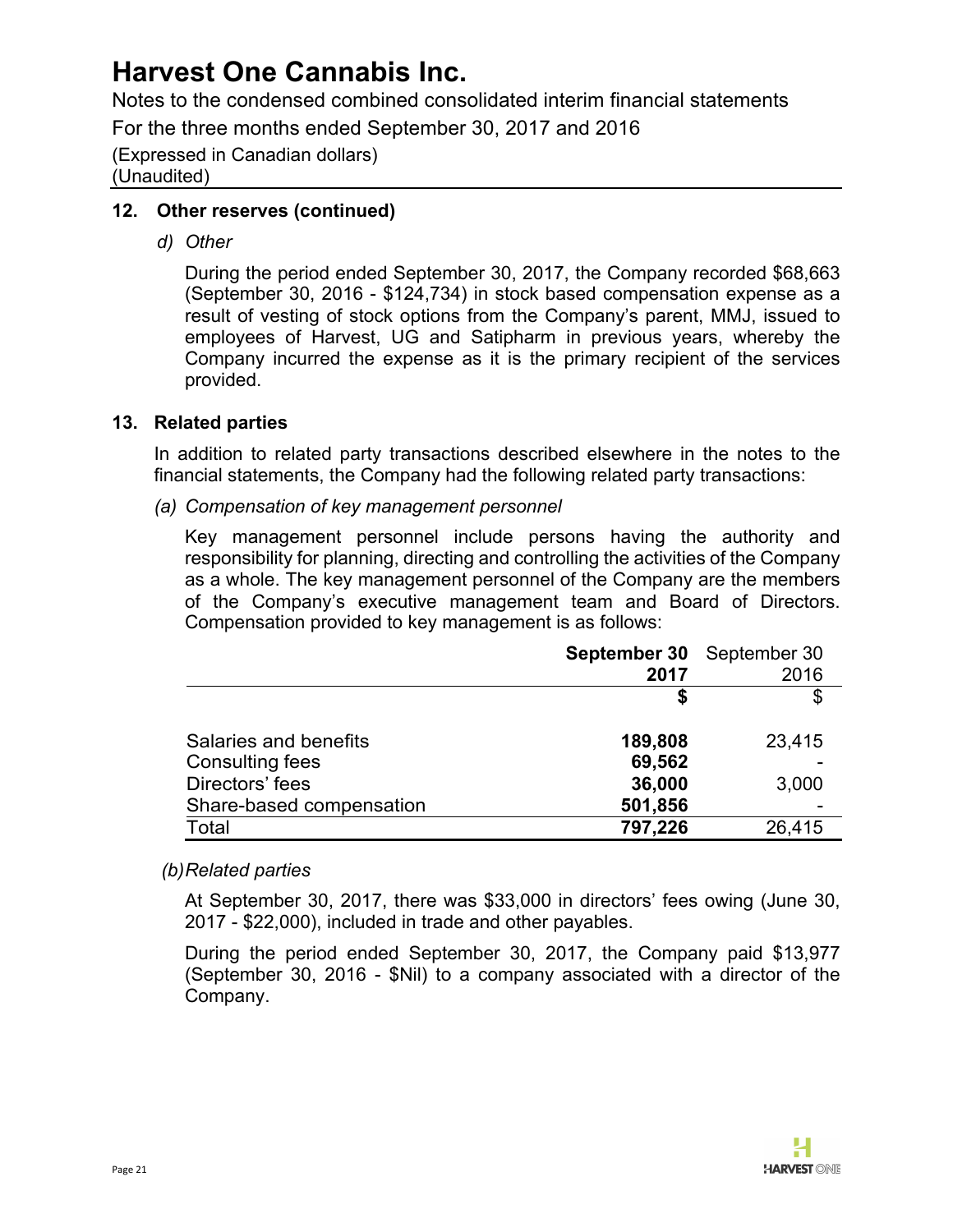Notes to the condensed combined consolidated interim financial statements

For the three months ended September 30, 2017 and 2016

(Expressed in Canadian dollars) (Unaudited)

#### **14. Segmented information**

The Company has three reportable segments, cultivation, processing and distribution and corporate, which is the way the Company reports information to its Board of Directors.

The cultivation segment includes the legal cultivation and distribution of cannabis under the federally regulated MMPR license issued by Health Canada. Segment assets include cash, cannabis biological assets, inventories, property, plant and equipment and intangible assets relating to the Company's cultivation facility in Canada.

The processing and distribution segment includes the processing, manufacturing and distribution of cannabis-based food supplement products through Europe. Segment assets include cash, inventories and key agreements with international partnerships for the production and distribution of its cannabinoid-based products.

The corporate segment includes our corporate growth activities, administration, financial and other support to our business units.

The operating segments for the period ended September 30, 2017 are as follows:

|                                                                                                                          |             | Processing   |                                              |                |
|--------------------------------------------------------------------------------------------------------------------------|-------------|--------------|----------------------------------------------|----------------|
|                                                                                                                          |             | and          |                                              |                |
|                                                                                                                          | Cultivation | distribution | Corporate                                    | Total          |
|                                                                                                                          | \$          | \$           | \$                                           |                |
| Revenue                                                                                                                  |             | 174,544      |                                              | 174,544        |
| Unrealized gain on changes in fair<br>value of biological assets (note 6)                                                | 357,413     |              |                                              | 357,413        |
| Inventory expensed to cost of sales                                                                                      |             | (152, 317)   |                                              | (152, 317)     |
| Cost of goods sold (recovery to cost<br>of goods sold), net of unrealized gain<br>on changes in fair value of biological |             |              |                                              |                |
| assets                                                                                                                   | 357,413     | (152, 317)   |                                              | 205,096        |
| Gross profit (loss)                                                                                                      | 357,413     | 22,227       |                                              | 379,640        |
| Other operating expenses                                                                                                 | (642, 495)  |              | $(191,672)$ $(1,357,383)$ $(2,191,550)$      |                |
| Loss from operations                                                                                                     | (285, 082)  |              | $(169, 445)$ $(1, 357, 383)$ $(1, 811, 910)$ |                |
| Net finance gain (expense)                                                                                               | (1,526)     | (442)        | 27                                           | (1,941)        |
| Non-operating expenses                                                                                                   |             | (74, 333)    |                                              | (74, 333)      |
| Net loss                                                                                                                 | (286,608)   |              | (244,220) (1,357,356)(1,888,184)             |                |
|                                                                                                                          |             |              |                                              |                |
| <b>Total assets</b>                                                                                                      | 21,793,38   | 707,086      | 313,228                                      | 22,813,69<br>5 |
| <b>Total liabilities</b>                                                                                                 | (620, 558)  | (79, 381)    | (164, 191)                                   | (864, 130)     |
|                                                                                                                          |             |              |                                              |                |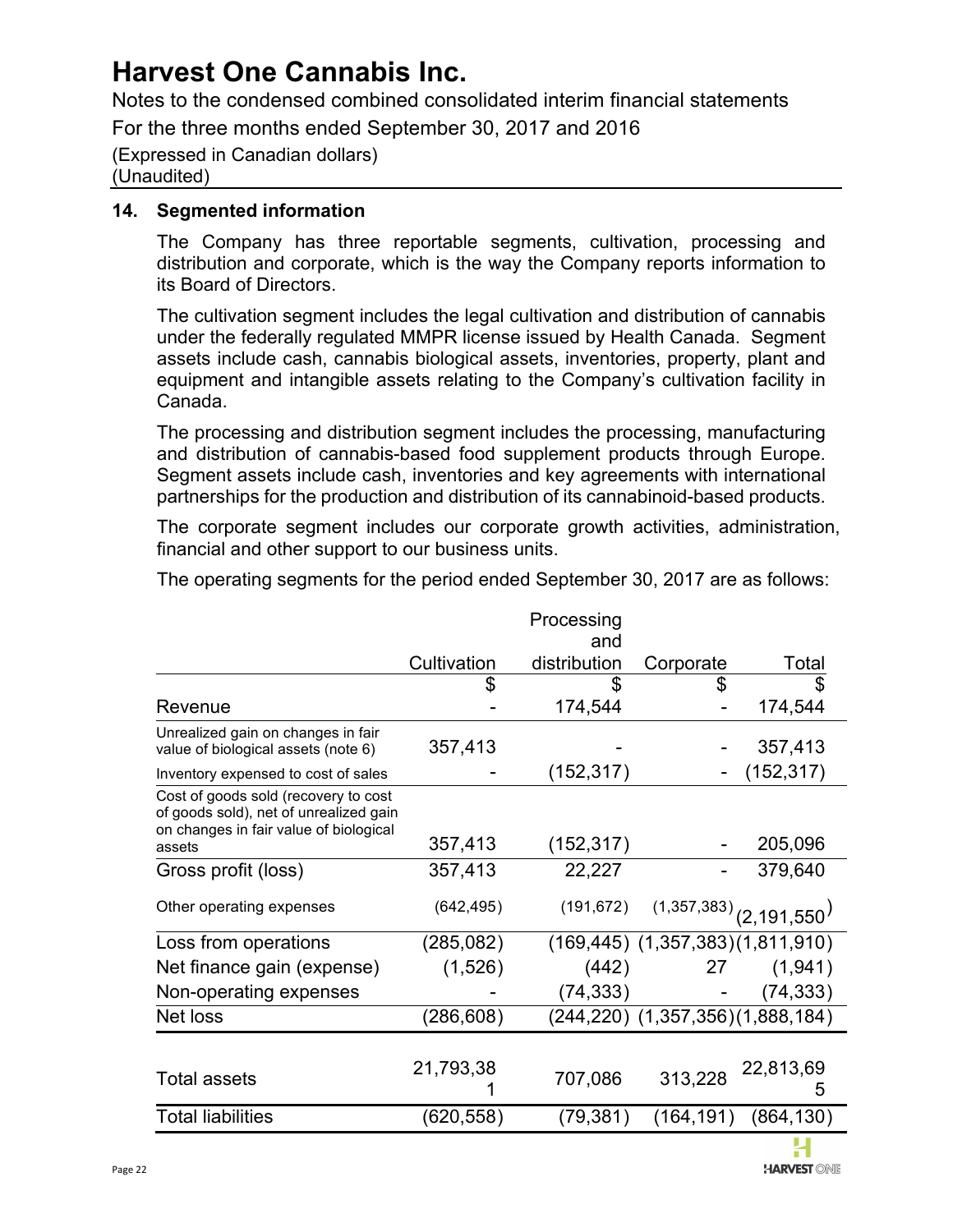Notes to the condensed combined consolidated interim financial statements

For the three months ended September 30, 2017 and 2016

(Expressed in Canadian dollars)

(Unaudited)

### **14. Segmented information (continued)**

The operating segments for the period ended September 30, 2016 are as follows:

|                               |             | Processing<br>and |            |               |
|-------------------------------|-------------|-------------------|------------|---------------|
|                               | Cultivation | distribution      | Corporate  | Total         |
|                               | \$          | \$                | \$         | \$            |
| Revenue                       |             |                   |            |               |
| Cost of goods sold            |             |                   |            |               |
| Gross profit (loss)           |             |                   |            |               |
| Other operating expenses      | (349,975)   | (312,992)         |            | (662, 967)    |
| Loss from operations          | (349, 975)  | (312, 992)        |            | (662, 967)    |
| Net finance expense<br>(gain) |             |                   | (24, 756)  | (24, 756)     |
| Non-operating expenses        |             |                   | (83,090)   | (83,090)      |
| Net loss                      | (349,975)   | (312, 992)        | (107, 846) | (770, 813)    |
|                               |             |                   |            |               |
| <b>Total assets</b>           | 7,045,579   | 743,264           |            | 7,788,843     |
| <b>Total liabilities</b>      | (7,049,753) | (2,499,460)       |            | (9, 549, 213) |

#### **15. Commitments**

On March 8, 2017, the Company entered into a 10-year lease agreement for a ground lease on the property adjacent to the Company's current operations in Duncan, BC. Commencing March 1, 2017, the Company began paying monthly rent at a rate of \$2,275 for the first five years and \$2,616 for the remaining 5 years.

On May 31, 2017, the Company entered into an agreement with GelPell AG for the exclusive marketing, distribution and sale of the GelPell capsules worldwide. As part of this agreement, the Company has yearly minimum purchase commitments.

On May 25, 2017, the Company entered into a lease five-year lease agreement for office space in Vancouver, BC, commencing on February 28, 2017. The Company pays monthly rent at a rate of \$13,038 under this agreement.

On July 27, 2017, the Company entered into a one-year lease agreement for an apartment space in Vancouver, BC, for the housing of Company personnel while in Vancouver on business. The lease commences on August 1, 2017 and the Company pays monthly rent at a rate of \$4,000 under this agreement.

As at September 30, 2017, the Company's commitments that have not been disclosed elsewhere in the condensed combined consolidated interim financial statements were as follows: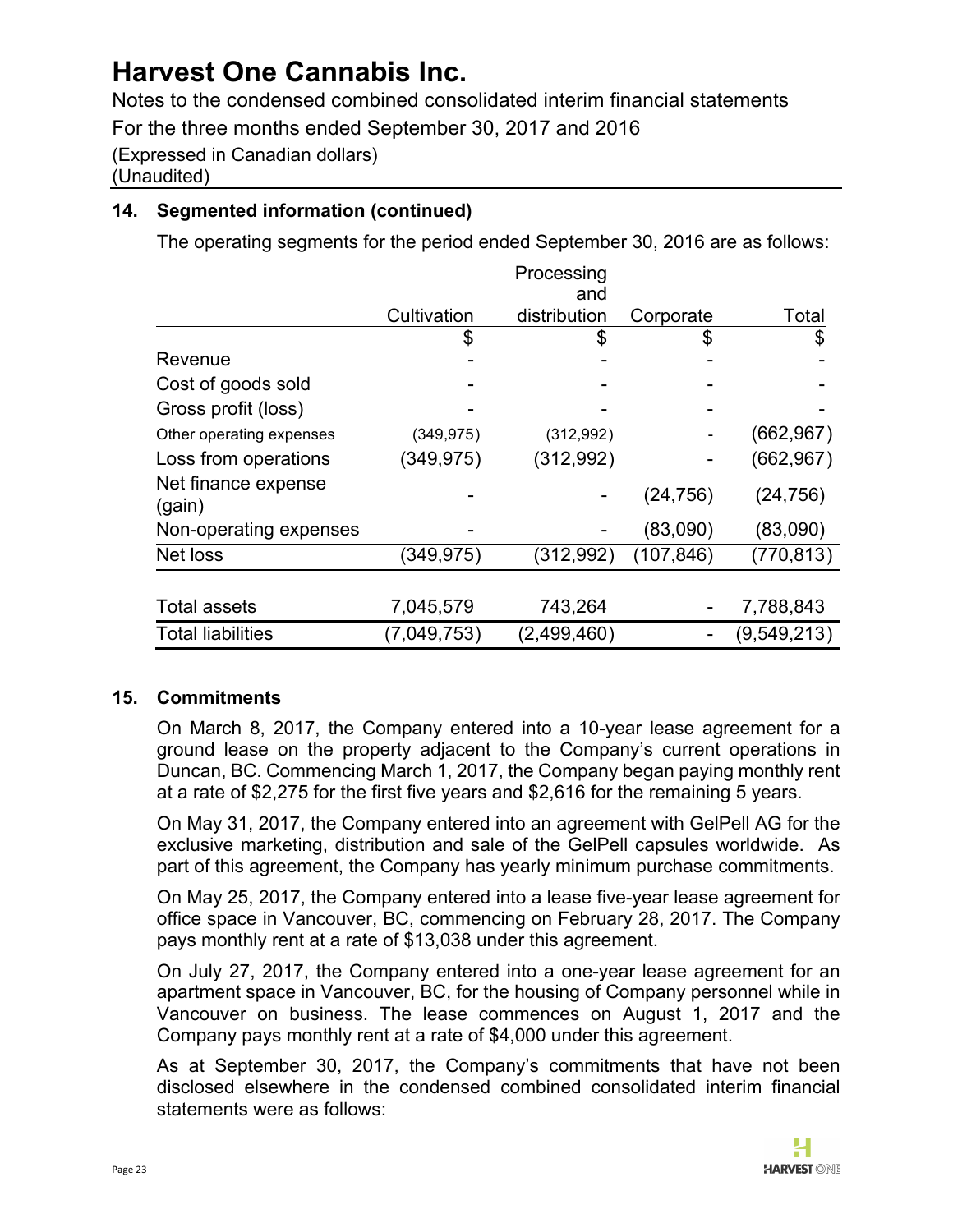Notes to the condensed combined consolidated interim financial statements

For the three months ended September 30, 2017 and 2016

(Expressed in Canadian dollars)

(Unaudited)

### **15. Commitments (continued)**

| Within 1 |           |                   |              |
|----------|-----------|-------------------|--------------|
| vear     | 2-4 years |                   | Total        |
|          |           |                   |              |
| 180,813  | 555.250   | 132,96582         | 869,028      |
| 558,914  | 2,147,426 | 797,610           | 3,503,950    |
|          |           | 930,575           | 4,372,978    |
|          |           | 739,727 2,702,676 | Over 4 years |

### **16. Financial instruments and risk**

The Company thoroughly examines the various financial instruments and risks to which it is exposed and assesses the impact and likelihood of those risks. These risks include foreign exchange risk, credit risk, interest rate risk, and liquidity risk. Where material, these risks are reviewed and monitored by the Board of Directors.

The Board of Directors has overall responsibility for the determination of the Company's risk management objectives and policies. The overall objective of the Board is to set policies that seek to reduce risk as far as possible without unduly affecting the Company's competitiveness and flexibility.

#### *Foreign exchange risk*

Foreign exchange risk is the risk that the fair value of future cash flows will fluctuate as a result of changes in foreign exchange rates. As at September 30, 2017, the Company is exposed to foreign currency risk through its bank accounts denominated in Swiss Francs ('CHF"). A 10% appreciation (depreciation) of the CHF against the CAD, with all other variables held constant, would result in an immaterial change in the Company's loss and comprehensive loss for the year.

#### *Credit risk*

Credit risk is the risk of an unexpected loss if a customer or third party to a financial instrument fails to meet its contractual obligations. The Company's cash and cash equivalents and accounts receivable are exposed to credit risk. The Company reduces its credit risk on cash and cash equivalents by placing these instruments with financial institutions of high credit worthiness. The Company's accounts receivable are primarily receivable from government agencies. As at September 30, 2017, the Company is not exposed to any significant credit risk.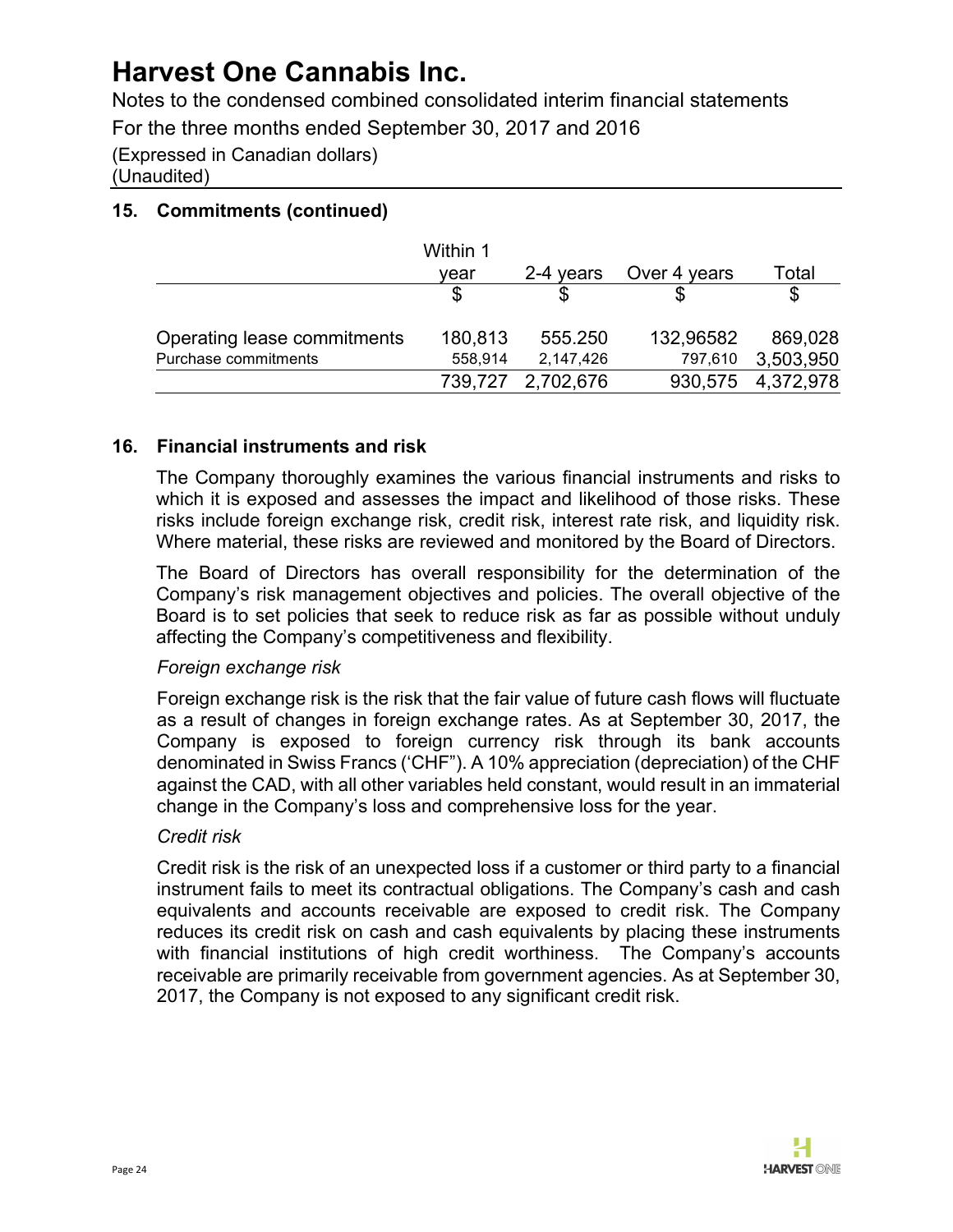Notes to the condensed combined consolidated interim financial statements

For the three months ended September 30, 2017 and 2016

(Expressed in Canadian dollars) (Unaudited)

#### **16. Financial instruments and risk (continued)**

#### *Interest rate risk*

Interest rate risk is the risk that the fair value or future cash flows of a financial instrument will fluctuate because of changes in market interest rates. Included in the loss for the period in the financial statements is interest expense on loans payable and interest income on Canadian dollar cash. As at September 30, 2017, the Company is not exposed to any significant interest rate risk.

### *Liquidity risk*

Liquidity risk is the risk that the Company will encounter difficulty in meeting obligations associated with financial liabilities. The Company manages liquidity risk by maintaining sufficient cash balances to enable settlement of transactions on the due date. Accounts payable and accrued liabilities have maturities of 30 days or less or are due on demand, and are subject to normal trade terms. As at September 30, 2017 the Company has working capital of \$13,515,647. The Company addresses its liquidity through equity financing obtained through the sale of common shares. While the Company has been successful in securing financings in the past, there is no assurance that it will be able to do so in the future.

#### *Fair value*

The carrying values of cash and cash equivalents, accounts receivable, accounts payable and accrued liabilities and due to related party approximate their fair value due to their short-term maturity.

#### *Fair value hierarchy*

Financial instruments measured at fair value are classified into one of three levels in the fair value hierarchy according to the relative reliability of the inputs used to estimate the fair values. The three levels of the fair value hierarchy are:

Level 1 – Unadjusted quoted prices in active markets for identical assets or liabilities;

- Level 2 Inputs other than quoted prices that are observable for the asset or liability either directly or indirectly; and
- Level 3 Inputs that are not based on observable market data.

During the year, there were no transfers of amounts between levels.

Cash and cash equivalents are classified as Level 1 financial instruments. Due to related party is classified as Level 2 financial instruments.

The Company's other financial instruments, including accounts receivable and accounts payable and accrued liabilities, are carried at cost which approximates fair value due to the relatively short maturity of those instruments.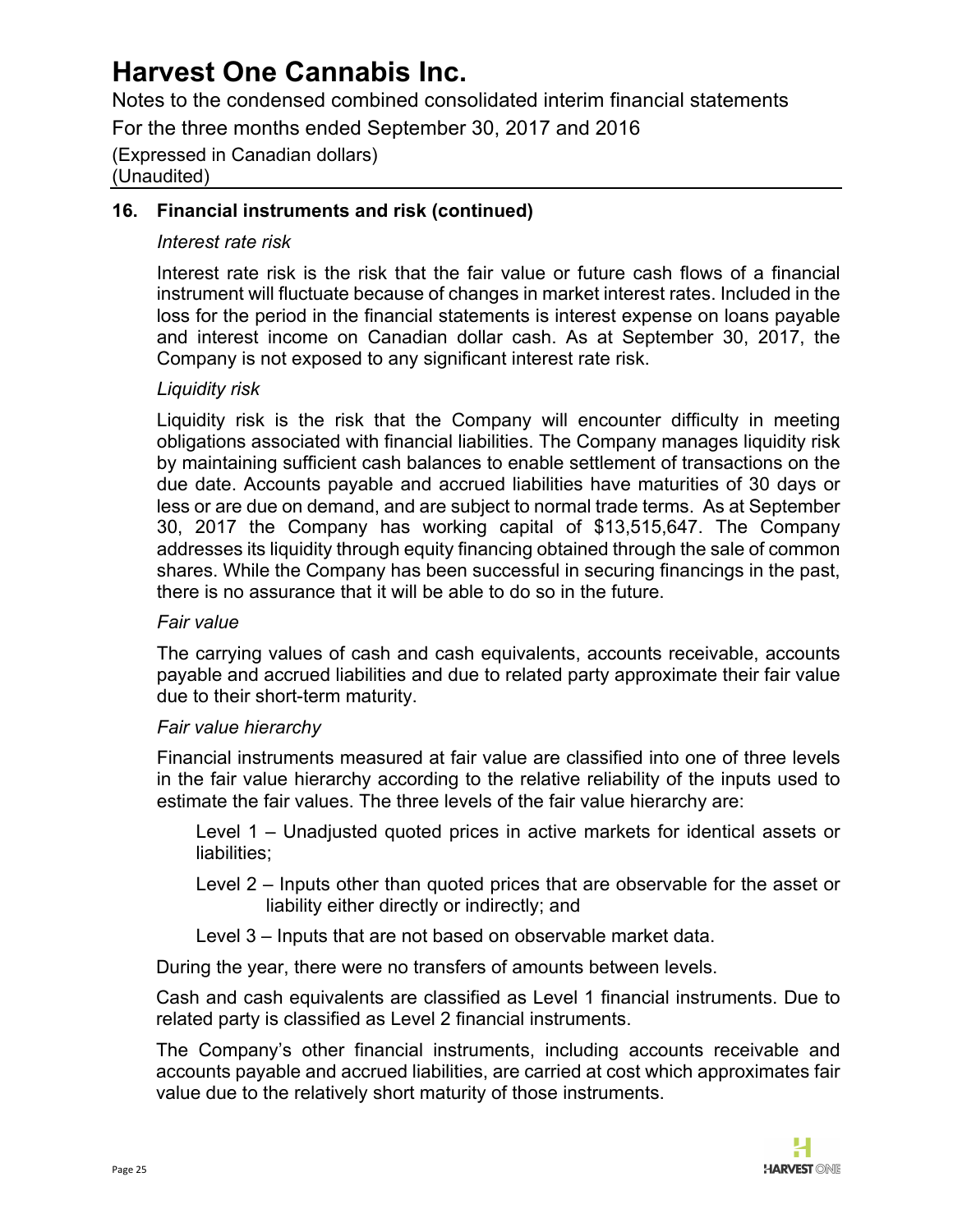Notes to the condensed combined consolidated interim financial statements

For the three months ended September 30, 2017 and 2016

(Expressed in Canadian dollars) (Unaudited)

#### **17. Capital management**

The Company manages its capital to maintain its ability to continue as a going concern and to provide returns to shareholders and benefits to other stakeholders. The capital structure of the Company consists of the components of shareholders' equity.

The Company manages its capital structure and makes adjustments to it in light of economic conditions. The Company, upon approval from its Board of Directors, will balance its overall capital structure through new share issues or by undertaking other activities as deemed appropriate under the specific circumstances. The Company is not subject to externally imposed capital requirements.

### **18. Subsequent events**

On October 4, 2017, the Company's wholly owned subsidiary, Satipharm, received a free sale certificate by German authorities, establishing the CBD capsule as a food supplement, which reduces constraints for international exports and removes regulatory trading impediments with other European Union jurisdictions.

On October 13, 2017, the Company's wholly owned subsidiary, United Greeneries Ltd., received the amendment to sell dried marijuana to registered patients by Health Canada under the ACMPR.

On November 20, 2017, the Company entered into a bought-deal financing for 15,000 convertible debentures units at a price of \$1,000 per unit for aggregate gross proceeds \$15,000,000. On November 21, 2017, the bought-deal financing was upsized to 17,500 convertible debenture units. Each debenture unit will consist of an unsecured \$1,000 principal amount convertible debenture of the Company (the "Convertible Debentures") and 458 common share purchase warrants (the "Warrant") of the Company. The Convertible Debentures will bear interest from the date of closing at 8.0% per annum, payable semiannually on June 30 and December 31 of each year and will mature 5 years from the date the Convertible Debentures are issued (the "Maturity Date").

The Convertible Debentures will be convertible at the option of the holder into common shares of the Company ("Common Shares") at any time prior to the close of business on the Maturity Date at a conversion price of \$0.84 per share (the "Conversion Price"). The Company may force the conversion of the principal amount of the then outstanding Convertible Debentures at the Conversion Price on not more than 60 days' and not less than 30 days' notice should the daily volume weighted average trading price of the Common Shares be greater than \$1.40 for the consecutive 30 trading days preceding the notice.